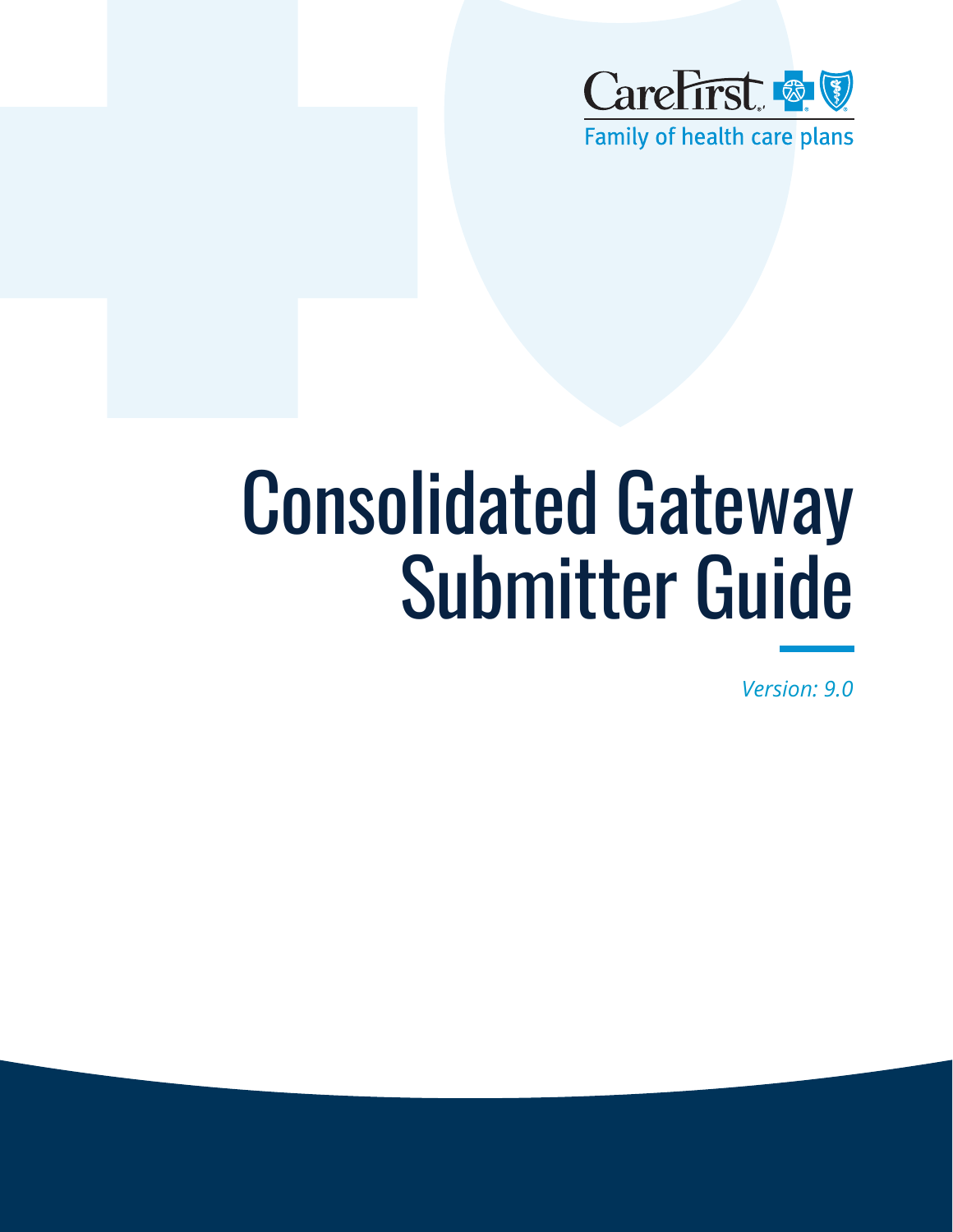### <span id="page-1-0"></span>Disclosure Statement

This document has been designed to assist both technical and business areas of our trading partners who wish to submit Health Insurance Portability and Accountability Act (HIPAA) standard transactions to the CareFirst Consolidated Gateway. All instructions in this document were written using information known at the time of publication and may change. The most up-to-date version of the Companion Guide is available on the CareFirst, Inc. (CareFirst) website at **[carefirst.com/electronicclaims](http://www.carefirst.com/electronicclaims)**.

Please be sure that any printed version you use is the same as the latest version available at the CareFirst website.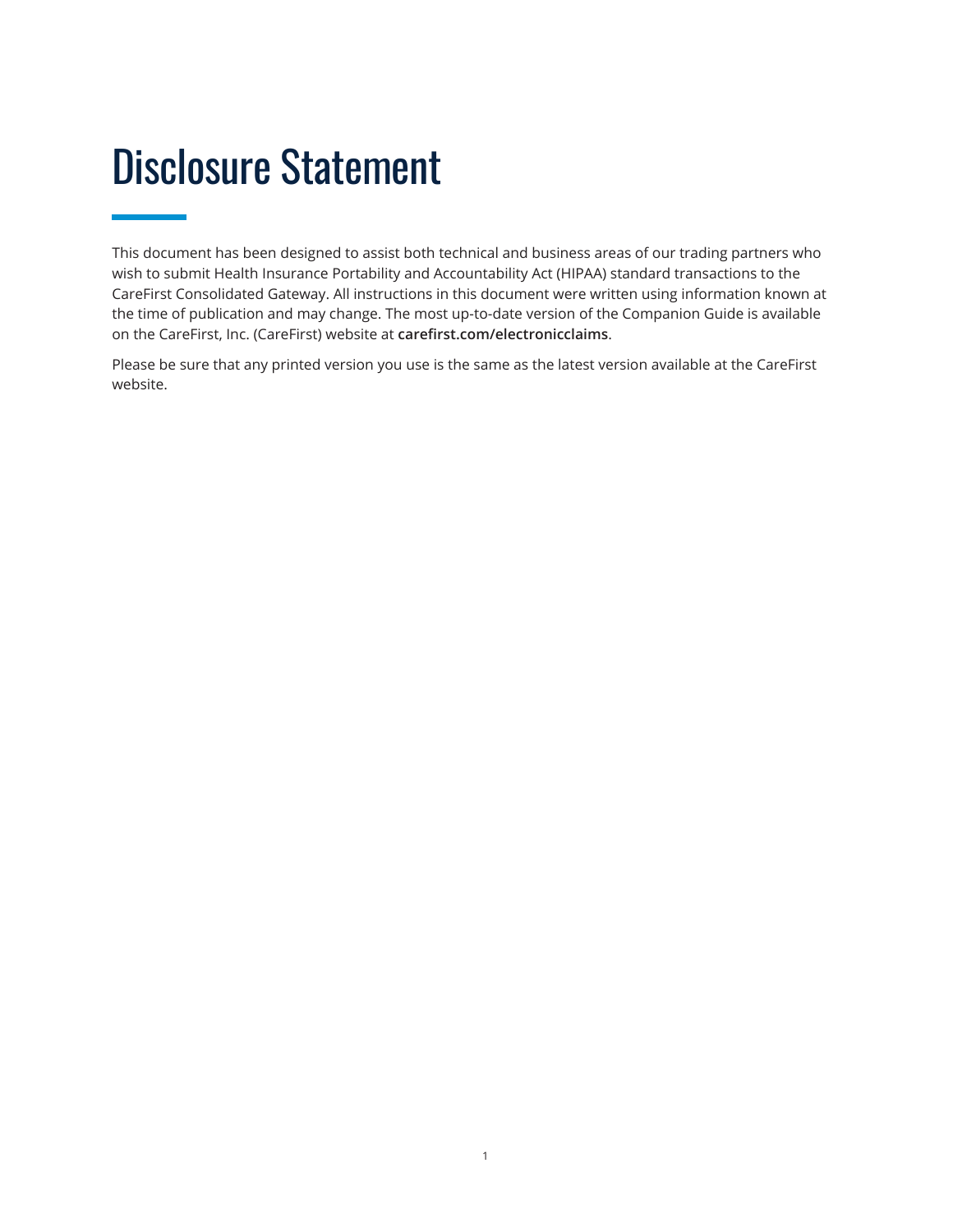### <span id="page-2-0"></span>Change Summary—Document History

| <b>Version</b> | <b>Date</b> | <b>Description</b>                                                                                                                                     |
|----------------|-------------|--------------------------------------------------------------------------------------------------------------------------------------------------------|
| 1.00           | 02/08/2011  | Initial version                                                                                                                                        |
| 1.1            | 02/18/2011  | Updated file size, format for TPXREF files, naming conventions                                                                                         |
| 2.0            | 03/03/2011  | Updated formats for DAR report and TPXREF files                                                                                                        |
| 3.0            | 06/13/2011  | Update Sections 2, 3, 4, 5                                                                                                                             |
| 4.0            | 02/10/2012  | Update documents to reflect HIPAA values on rejections                                                                                                 |
| 4.1            | 03/06/2012  | Add 2 new PPE edits                                                                                                                                    |
| 5.0            | 08/24/2012  | Replace PPE Edits with most recent including COB                                                                                                       |
| 6.0            | 01/10/2014  | Added EDI troubleshooting section, PPE edits for ancillary project, TPXREF<br>enrollment changes, DAR file changes, ICD-10 PPE edits, dental PPE edits |
| 7.0            | 11/04/2014  | Update PPE edits                                                                                                                                       |
| 8.0            | 05/01/2015  | Update ICD-10 edits, update new PPE edits                                                                                                              |
| 9.0            | 12/22/2021  | Update new PPE edits                                                                                                                                   |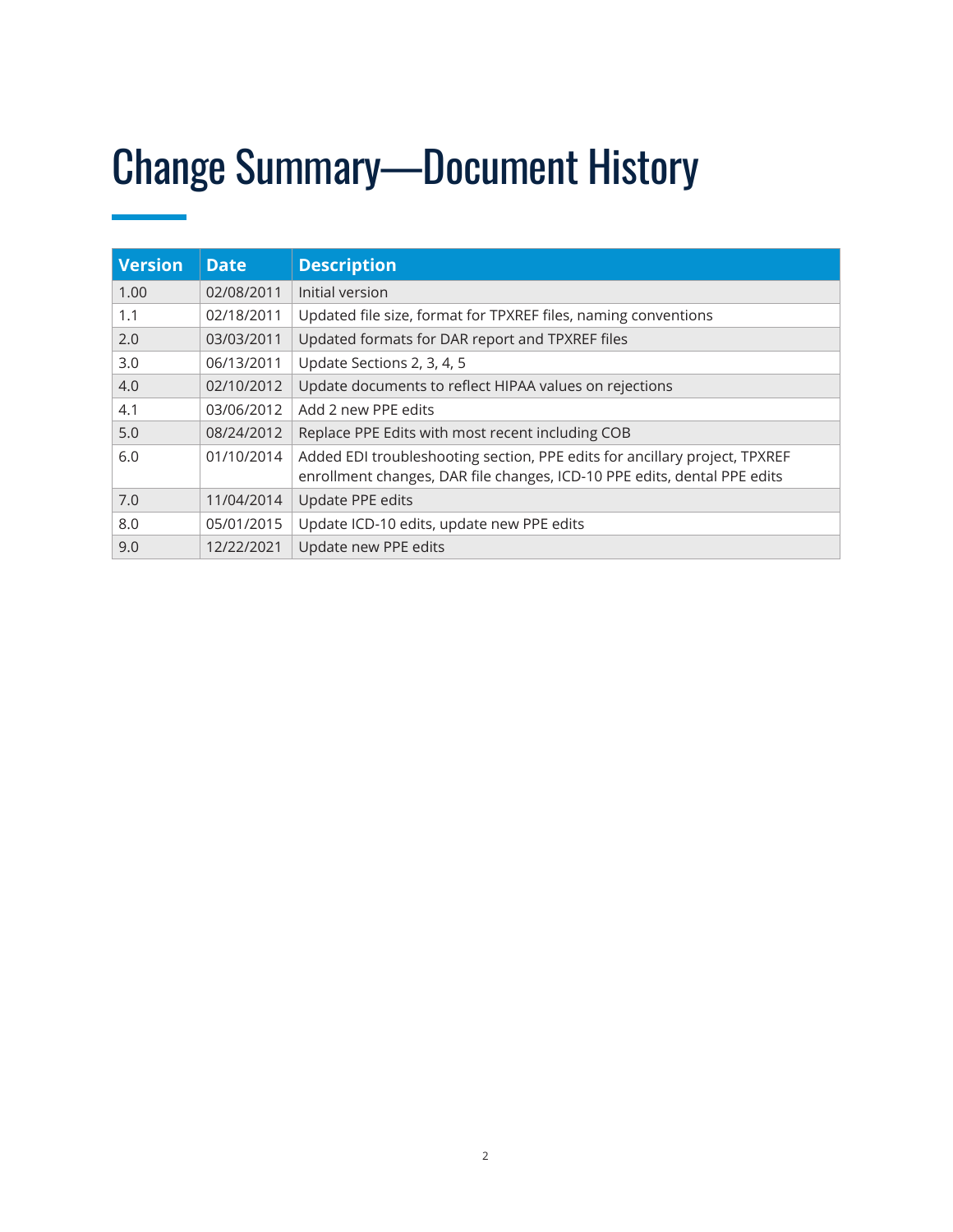### Table of Contents

| Disclosure Statement1                        |
|----------------------------------------------|
| <b>Change Summary-Document History2</b>      |
| 1. Purpose of the Submitter Guide 4          |
| 3. Hours of Operation for Claims6            |
| 4. Section A: Submitting a DAR Report 7      |
|                                              |
| 5. Section B: 835 Enrollment Files 8         |
| 6. Section C: Payer Specific Edits 9         |
| 7. Section D: AS2 Enrollment                 |
| Apendix A: EDI Troubleshooting19             |
| Ancillary claim filing rules-error 116 19    |
| FEP local plan rules (out-of-area ZIP code)- |
| ZIP codes for ancillary and FEP validation-  |
| Revenue codes that require remarks-          |
| NOC codes that require remarks-error 2128    |
| ICD-10 troubleshooting-error nnn, 70029      |
| 999 response for claims received late30      |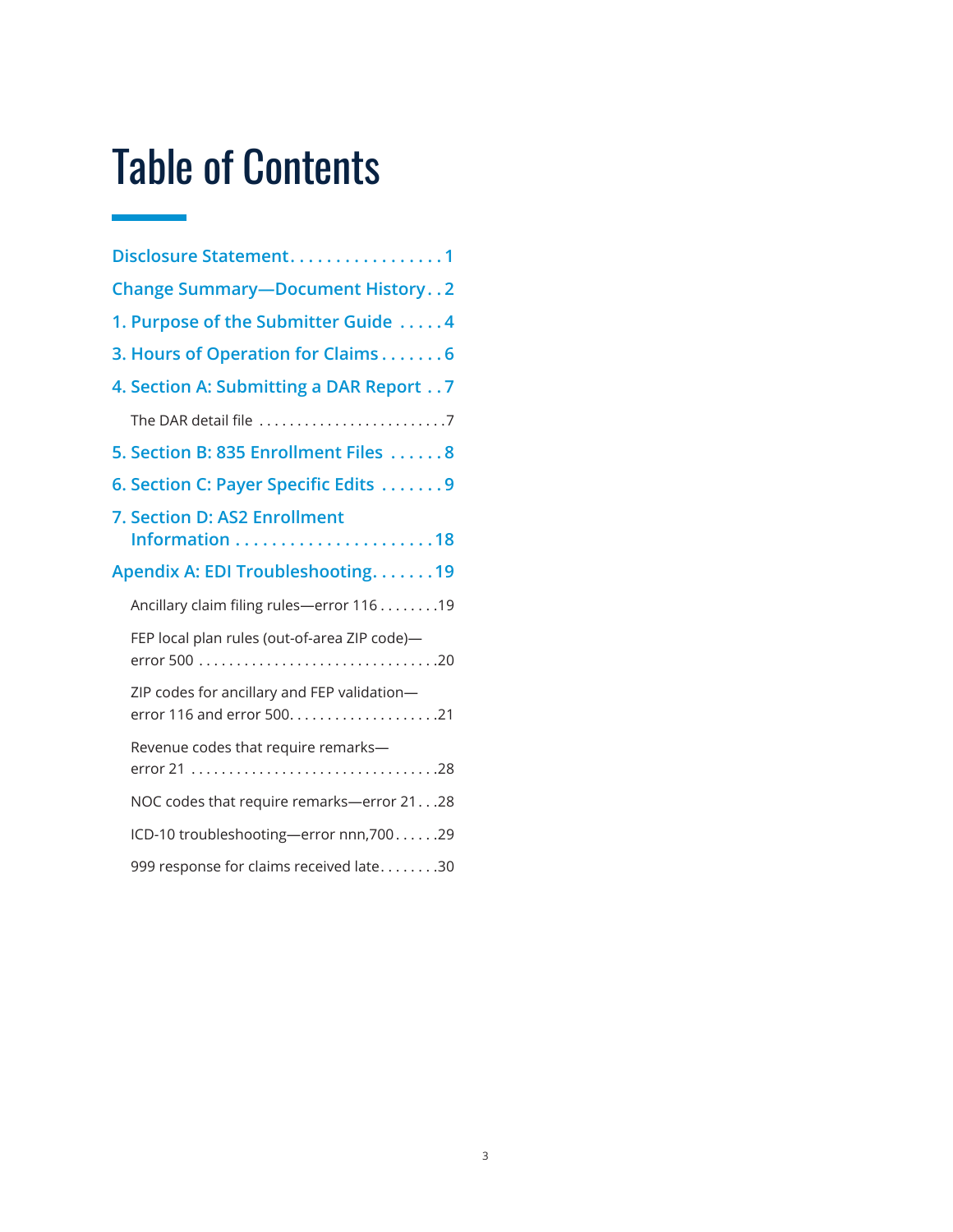### <span id="page-4-0"></span>1. Purpose of the Submitter Guide

This document is intended to provide information to our trading partners about the submission of standard transactions to CareFirst. This document includes substantial technical information and should be shared with both technical and business staff.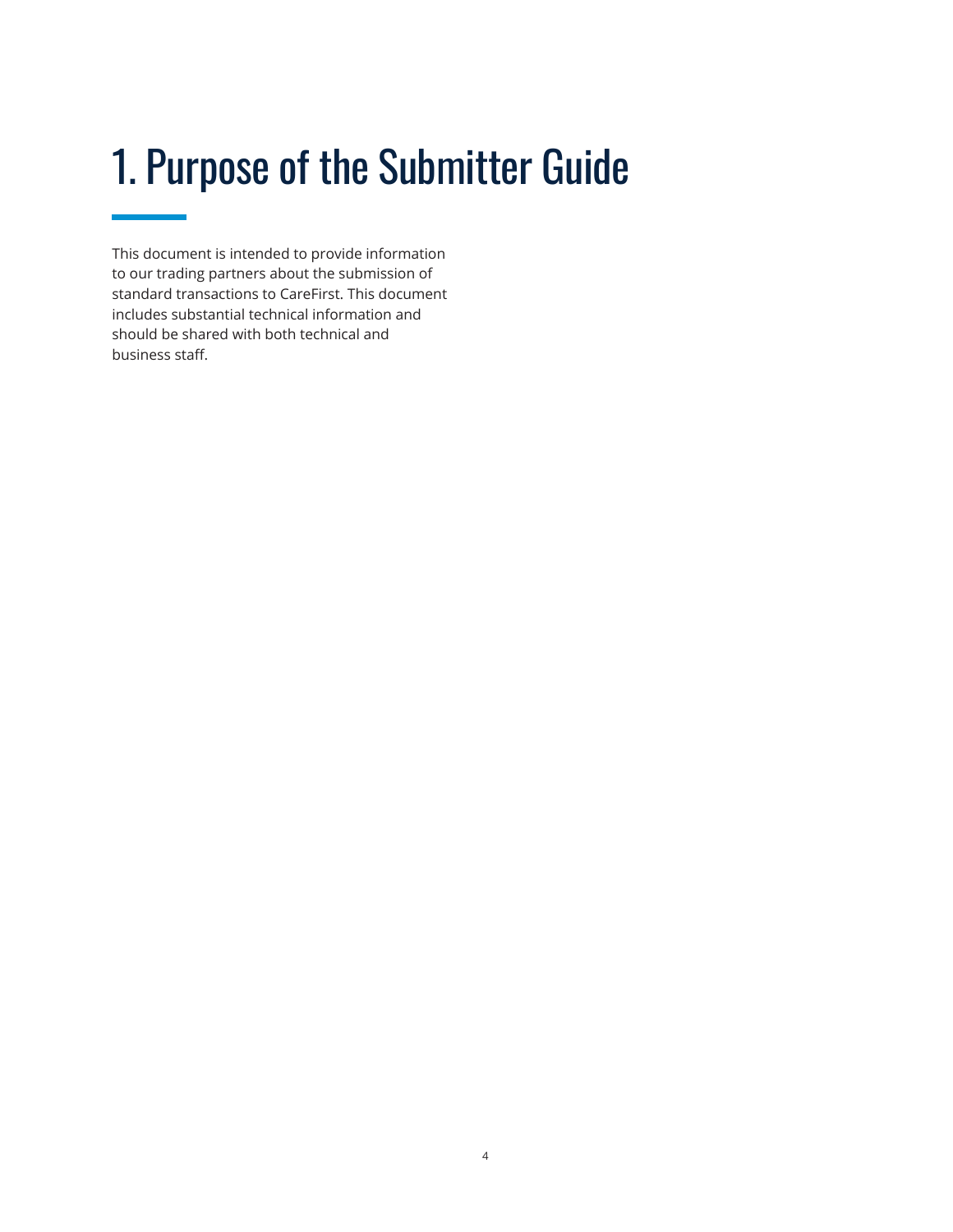### 2. General Requirements Effective 08/27/2011

- Claim files will be submitted with one claim per ST/SE segment.
- A DAR file will be submitted with each claim file (see Section A).
- CareFirst expects to receive a file advising who will be receiving 835s (see Section B).
- The CareFirst proprietary edits will be applied by trading partners before claims are submitted (see Section C).
- CareFirst expects claim files will pass an industry standard compliance program at levels 1–5 minimum.
- Acknowledgement response will be 277CA. This file will be pushed to the trading partner via AS2 every evening.
- The preferred communication protocol for sending and receiving files is AS2. Maximum file size for AS2 is 5MB.
- Naming convention for all files:
	- □ SubmitterID\_transaction type\_version/Prod or TEST/ datetime stamp
- NPI is the primary identifier for all claims. Tax ID will no longer be accepted as the primary identifier.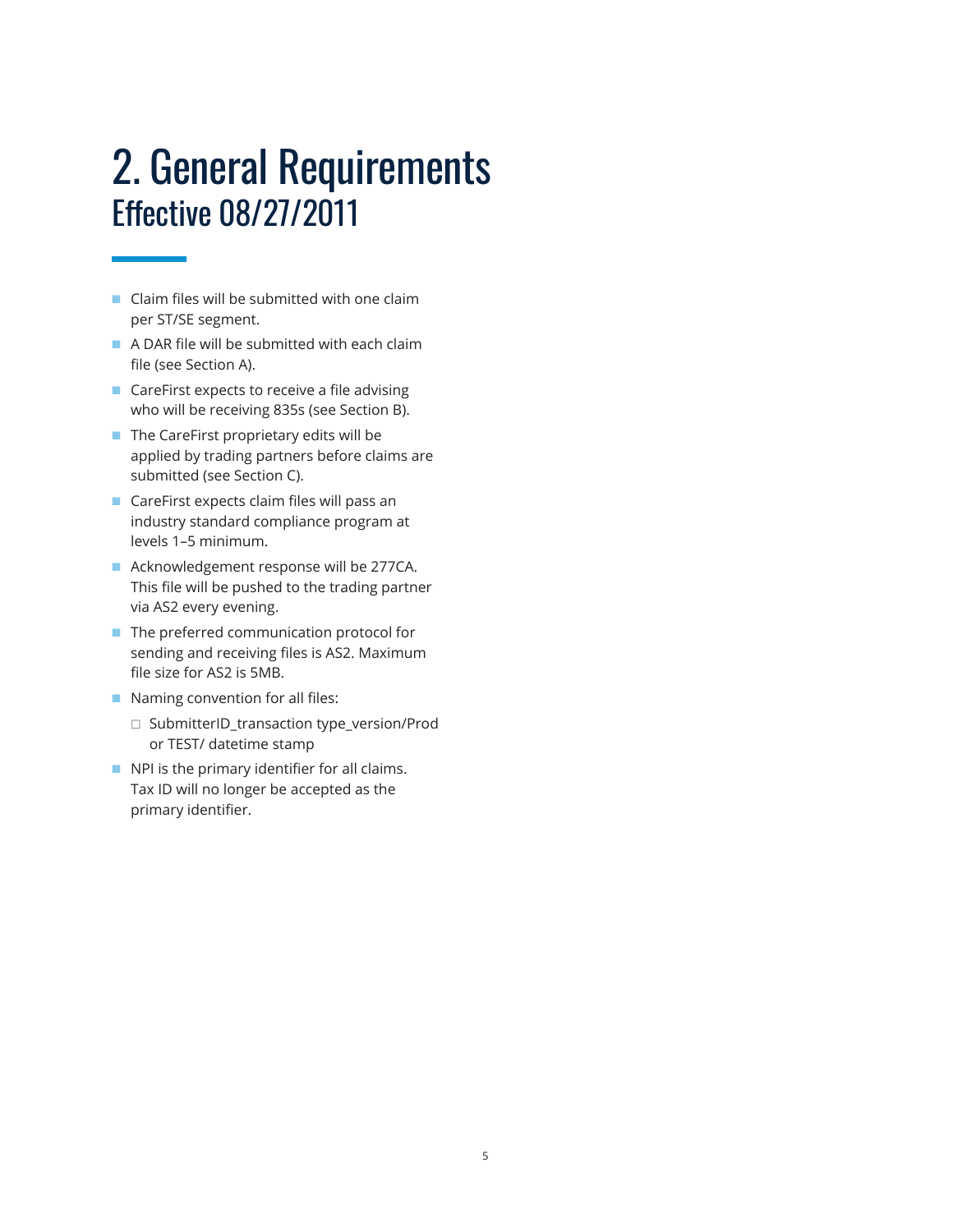### <span id="page-6-0"></span>3. Hours of Operation for Claims

CareFirst will accept claims for same day processing between 2 a.m. and 4 p.m. EST, Monday–Friday. Files received after that time will be returned to the trading partner.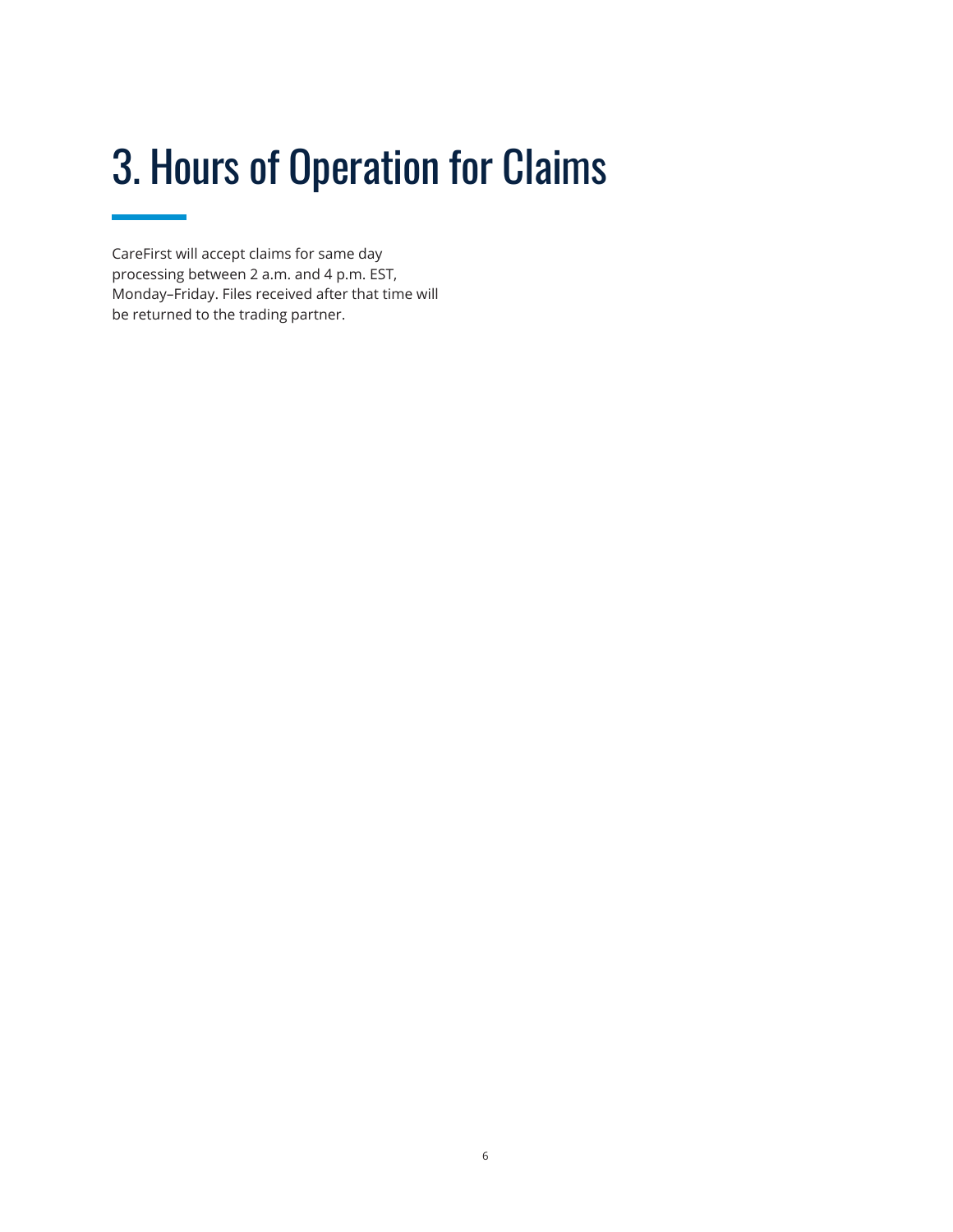### <span id="page-7-0"></span>4. Section A: Submitting a DAR Report

This is a requirement starting 08/27/2011.

The DAR file will be submitted by trading partners with each 837 claims file. This file will be used to balance claims through the CareFirst process and as part of the invoice validation. The detail DAR file shall consist of the following fields with each field delimited by a bar "|." Each DAR file will end with a summary record totaling the number of claims and total dollars.

#### **The DAR detail file**

| <b>Name</b>                                         | <b>Location in 837 File</b> | Length         | <b>Format</b>         |  |
|-----------------------------------------------------|-----------------------------|----------------|-----------------------|--|
| <b>DAR Detail Record</b>                            |                             |                |                       |  |
| <b>RECORD TYPE</b>                                  | Value of D                  | $\mathbf{1}$   | Character             |  |
| <b>FILE TYPE</b>                                    | Value of DAR                | $\overline{3}$ | Character             |  |
| <b>RECEIPT DATE</b>                                 | CCYY-MM-DD                  | 10             | Character             |  |
| <b>SUBMITTER ID</b>                                 | <b>ISA06</b>                | $1 - 15$       | Character             |  |
| <b>ISA CONTROL NUMBER</b>                           | ISA <sub>13</sub>           | $1 - 9$        | Character             |  |
| <b>GS CONTROL NUMBER</b>                            | GS06                        | $1 - 9$        | Character             |  |
| <b>ST CONTROL NUMBER</b>                            | ST02                        | $4 - 9$        | Character             |  |
| UNIQUE ICN ASSIGNED BY<br><b>TRADING PARTNER</b>    | Loop 2300, Ref*D9           | $1 - 50$       | Character             |  |
| <b>SUBSCRIER ID</b>                                 | 2010BA *NM109               | $1 - 80$       | Character             |  |
| <b>BILLING PROVIDER NAME</b>                        | 2010AA*NM1                  | $1 - 60$       | Character             |  |
| <b>BILLING PROVIDER NPI</b>                         | 2010AA*NM109                | $2 - 80$       | Character             |  |
| TOTAL AMOUNT OF CLAIM                               | 2300*CLM02                  | 1-18 S9(16)v99 | <b>Signed Numeric</b> |  |
| <b>DAR Summary Record</b>                           |                             |                |                       |  |
| <b>RECORD TYPE</b>                                  | Value of S                  | $\mathbf{1}$   | Character             |  |
| <b>RECEIPT DATE</b>                                 | CCYY-MM-DD                  | 10             | Character             |  |
| <b>SUBMITTER ID</b>                                 | <b>ISA06</b>                | $1 - 15$       | Character             |  |
| <b>ISA CONTROL NUMBER</b>                           | ISA <sub>13</sub>           | $1 - 9$        | Character             |  |
| <b>CAREFIRST RECEIVER ID</b>                        | <b>ISA08</b>                | $1 - 15$       | Character             |  |
| TOTAL NUMBER OF CLAIMS<br><b>WITHIN ISA</b>         | Counter                     | 99999          | Numeric               |  |
| <b>TOTAL DOLLARS OF CLAIMS</b><br><b>WITHIN ISA</b> | Accumulation 2300*CLM02     | 1-18 S9(16)V99 | <b>Signed Numeric</b> |  |

#### **Sample file—detail records**

D|COBA|110490066|100000712|000000001|ICN-IIII|R12345678|XYZ University|8498741203|25.00 D|COBA|110490066| 100000712|000000001|ICN-OOOO|XIP901456789|Smith Physicians|4567896542|46.25 D|COBA|110490066|100000712 |000000002|ICN-UUUU|R87654321|XYZ University|8498741203|50.00 D|COBA|110490066|100000712|000000002|ICN-AAAA|XIP902987654|Smith Physicians|4567896542|49.50 S|COBA|110490066|00580C|4|170.75

#### **Naming convention**

Submitter ID\_Transaction Type\_Version/Prod or TEST\_DateTime Stamp 123456789\_DARI\_P\_201011111018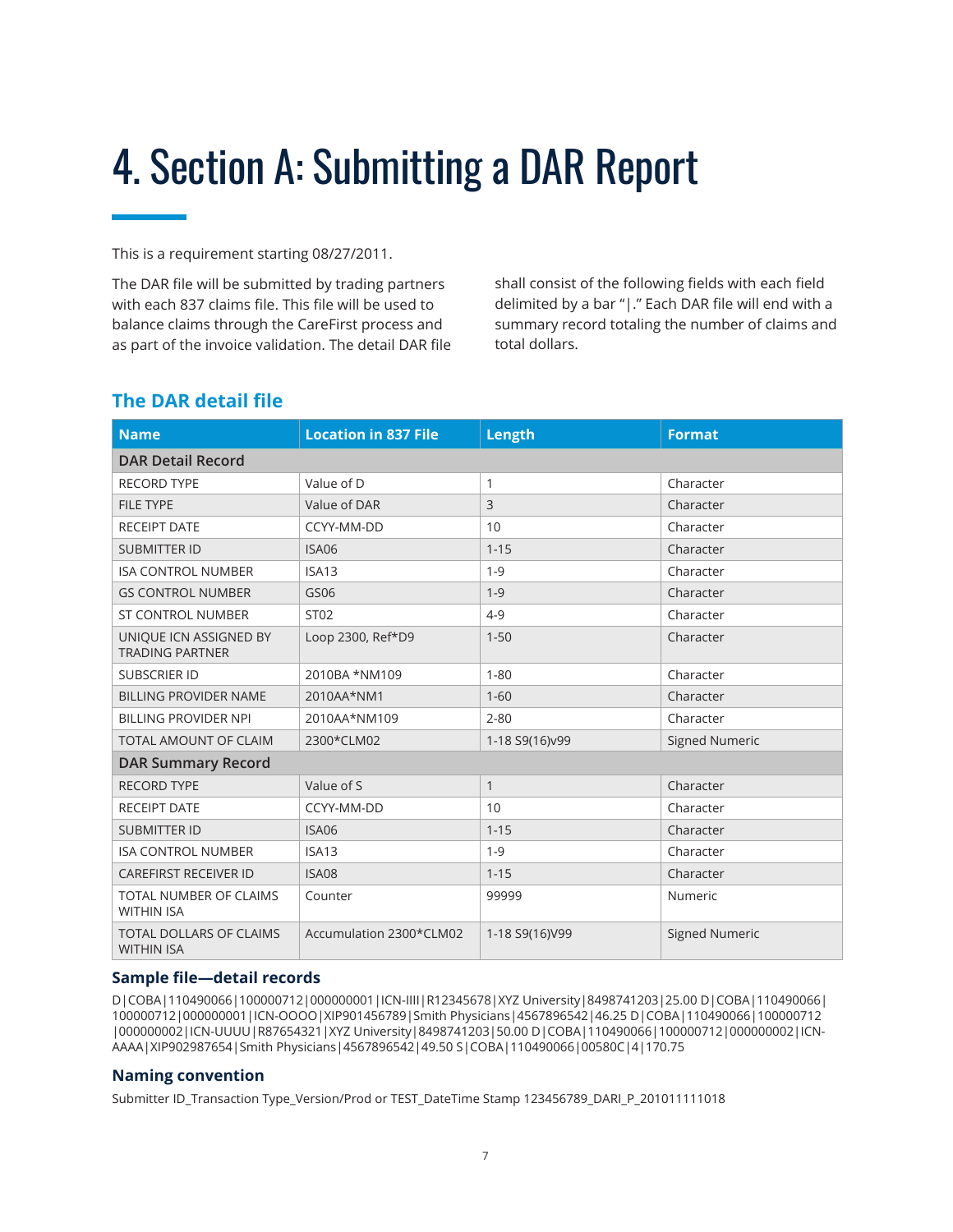### <span id="page-8-0"></span>5. Section B: 835 Enrollment Files

Effective 08/27/2011, CareFirst requires the provider TPXREF data file be submitted by the trading partners in the layout defined below. The file will contain data for the providers requesting enrollment with the Trading Partner for 835 transactions.

Note: Fields will be separated by "|" symbol.

| <b>File Input Field Name</b> | <b>Max Length</b> | <b>Required?</b> | <b>Field Description and Rule</b>                              |
|------------------------------|-------------------|------------------|----------------------------------------------------------------|
|                              |                   |                  | <b>Header Record</b>                                           |
| <b>RECORD TYPE</b>           | $\overline{2}$    | Y                | HR-header record                                               |
| <b>FILETYPE</b>              | 10                | Y                | <b>TPXREF</b>                                                  |
| <b>TRADING PARTNER ID</b>    | 12                | Υ                | Trading partner ID                                             |
| DATE AND TIME                | 19                | Y                | Date and time of file generation<br>FORMAT CCYY-MM-DD hh:mm:ss |
| NUMBER OF RECORDS            | 5                 | Υ                | Number of records in the file; maximum file size<br>50000      |
|                              |                   |                  | <b>Provider Records</b>                                        |
| <b>RECORD TYPE</b>           | $\overline{2}$    | Υ                | DR-detail record                                               |
| <b>ACTION</b>                | 1                 | Y                | I for insert<br>U for update                                   |
| <b>TAX ID</b>                | 9                 | Υ                | Required field, no hyphen                                      |
| <b>FILLER</b>                | 3 or 4            | Y                |                                                                |
| <b>NPI</b>                   | 10                | Y                | <b>Billing NPI</b>                                             |
| <b>EFFECTIVE DATE</b>        | 10                | Y                | FORMAT CCYY-MM-DD                                              |
| <b>EXPIRATION DATE</b>       | 10                |                  | FORMAT CCYY-MM-DD                                              |
| PRACTICE NAME                | 40                | Y                |                                                                |
| X12 TRANSACTION TYPE         | 3                 | Υ                | 835 or 837; submit a record for each as needed                 |
| X12 HIPAA VERSION            | $\overline{4}$    | Y                | 5010-required, 4 char                                          |

#### **Naming convention**

Submitter id\_ file type\_production/test\_datetime123456789\_TPXRF\_P\_201011111018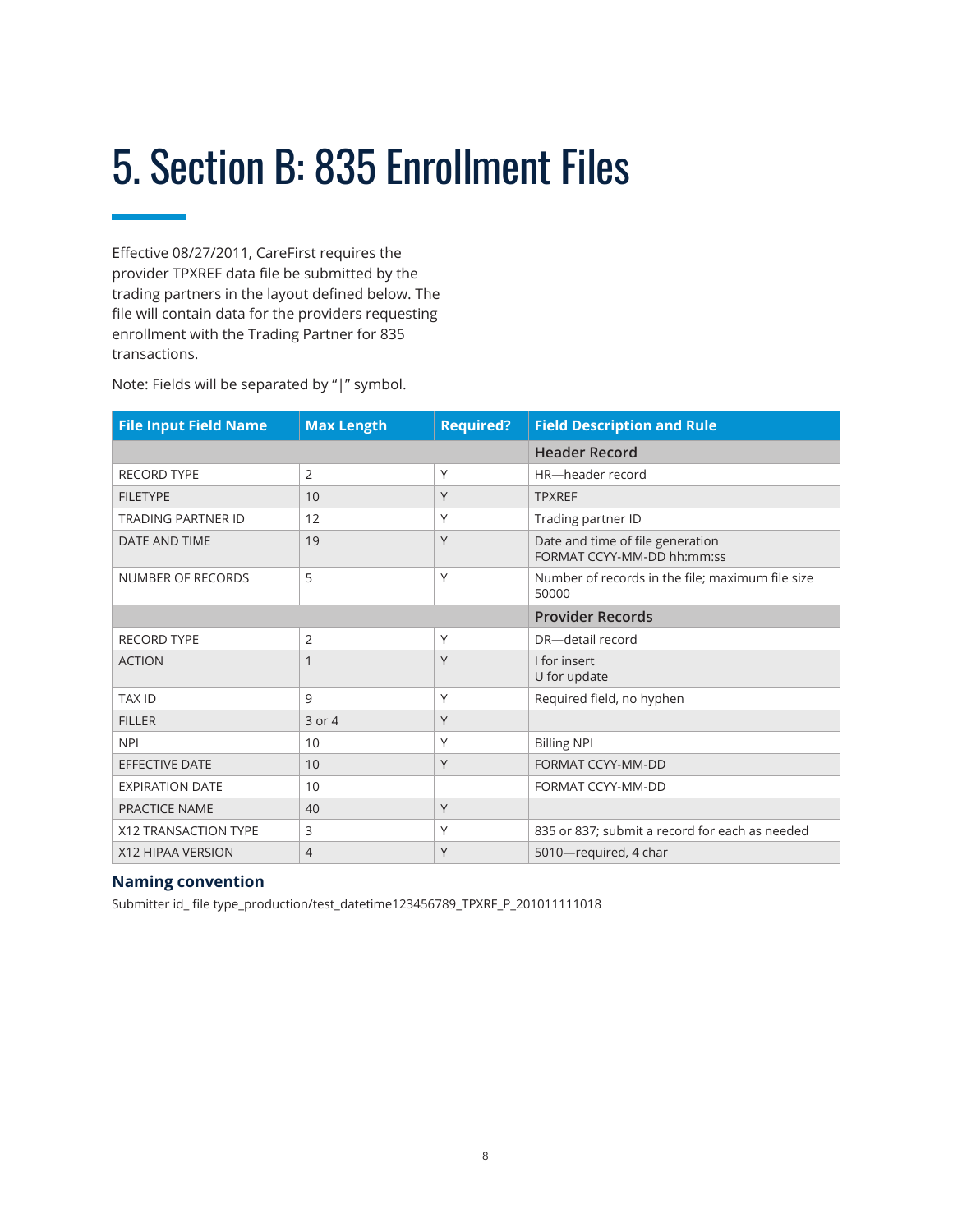## <span id="page-9-0"></span>6. Section C: Payer Specific Edits

Trading partners are requested to submit "Clean Claims" to CareFirst.

| <b>7CA CLM_STUS_CD</b> | <b>Field</b>                    | <b>Edit</b>                                                                                                                                                                                                                                                           | <b>Effective Date</b> |
|------------------------|---------------------------------|-----------------------------------------------------------------------------------------------------------------------------------------------------------------------------------------------------------------------------------------------------------------------|-----------------------|
| 589                    | Accept Assignment               | Provider must accept assignment to send<br>Medicare crossover electronically                                                                                                                                                                                          | 7/27/2012             |
| 188                    | <b>Admission Date</b>           | If inpatient, must be less than or equal to<br>earliest date of service on any bill line where<br>the facility type code is inpatient                                                                                                                                 | 1/1/2012              |
| 229                    | <b>Admission Source</b>         | If type of admission = 4 (newborn), source of<br>admission must be 5, 6                                                                                                                                                                                               | 1/1/2012              |
| 229                    | <b>Admission Source</b>         | If claim is INPATIENT must be entered, must<br>be valid. Valid values '1' '2' '4' thru '9' 'B' thru 'F'                                                                                                                                                               | 1/1/2012              |
| 158                    | <b>Admission Type Codes</b>     | If admit type = 4 (newborn), patient DOB<br>must be within 30 days of admission.                                                                                                                                                                                      | 1/1/2012              |
| 231                    | <b>Admission Type Codes</b>     | If claim is INPATIENT, type of admission<br>must be any of the following values: '1' thru<br>'5' and '9'.                                                                                                                                                             | 1/1/2012              |
| 510                    | Admission/Start of Care Date    | If present, cannot be greater than current<br>system date.                                                                                                                                                                                                            | 1/1/2012              |
| 189                    | Admission/Start of Care Date    | If present must be greater than or equal to<br>patient birth date                                                                                                                                                                                                     | 1/1/2012              |
| 189                    | Admission/Start of Care Date    | If facility type code = INPATIENT, admission<br>date is required IP professional = 21,51,61                                                                                                                                                                           | 1/1/2012              |
| 189                    | Admission/Start of Care Date    | If admission date and discharge date are<br>present, admission date must be less than<br>or equal to discharge date.                                                                                                                                                  | 1/1/2012              |
| 188                    | Admission/Start of Care Date    | Institutional only: If inpatient, if claim<br>frequency code = $3$ or 4, then statement<br>covers from date must be greater than<br>admission date. If inpatient, if claim<br>frequency code = $1$ or $2$ , then statement<br>covers from cate must = admission date. | 1/1/2012              |
| 255                    | <b>Admitting Diagnosis Code</b> | Institutional only. Must be a valid 3 to 5<br>position ICD-9-CM code. DC must be a<br>specific code.                                                                                                                                                                  | 1/1/2012              |
| 232                    | <b>Admitting Diagnosis Code</b> | Institutional inpatient only. Must be valid<br>code for patient's gender.                                                                                                                                                                                             | 1/1/2012              |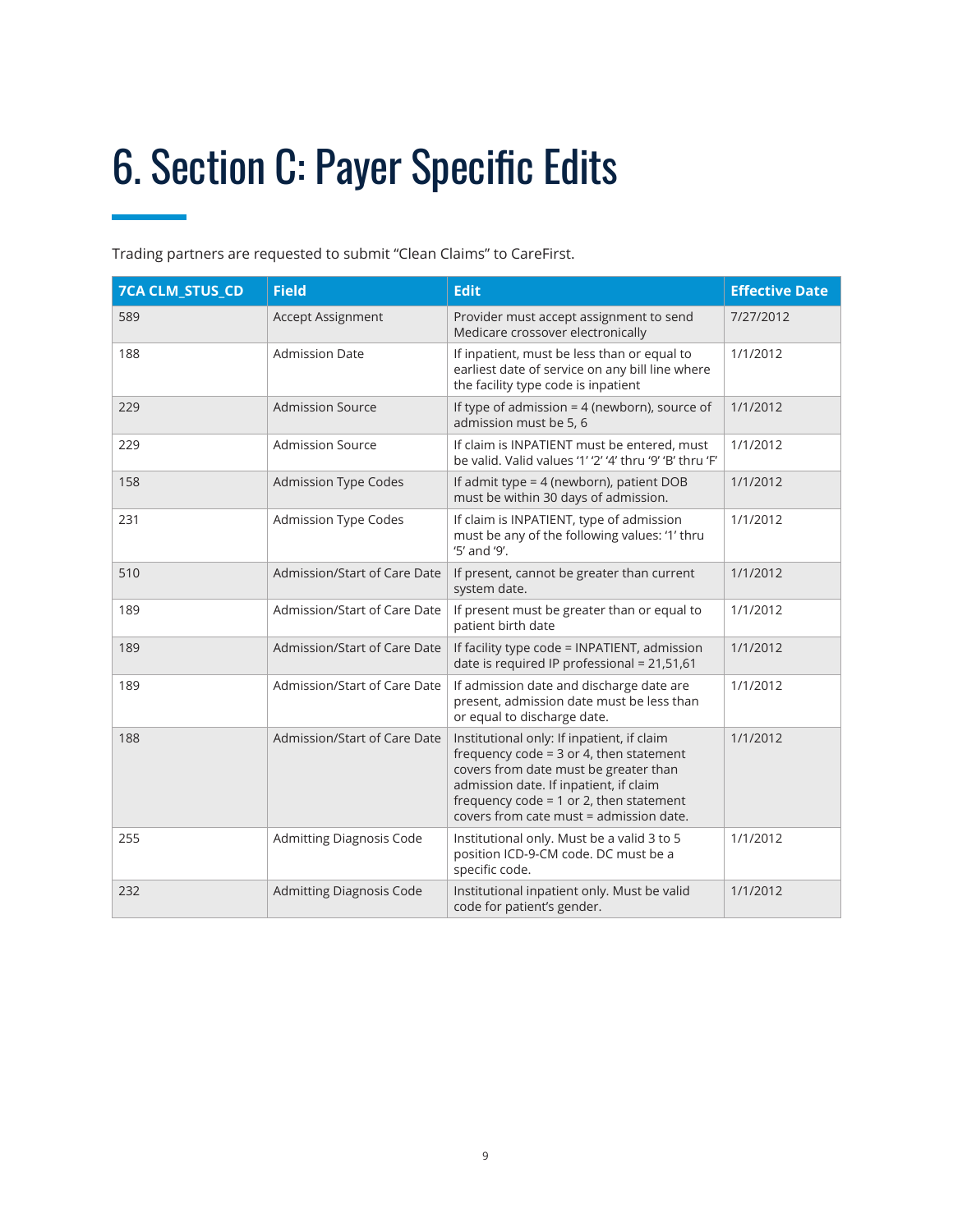| 277CA CLM_STUS_CD | <b>Field</b>                                                            | <b>Edit</b>                                                                                                                                                                                                                                     | <b>Effective Date</b> |
|-------------------|-------------------------------------------------------------------------|-------------------------------------------------------------------------------------------------------------------------------------------------------------------------------------------------------------------------------------------------|-----------------------|
| 251               | Anesthesia Time                                                         | If procedure code equals "00100 THRU 01995"<br>or "01999," "02100 thru 02101," excluding<br>temp. codes (anesthesia minutes), then unit<br>count must be greater than zero (0).                                                                 | 1/1/2012              |
| 116               | <b>Billing Provider Address</b>                                         | Billing provider outside of CareFirst service<br>area for DME claims                                                                                                                                                                            | 10/12/2012            |
| 286               | <b>CAS Segment</b>                                                      | COB professional and outpatient institutional<br>claims must have at least one CAS segment                                                                                                                                                      | 7/27/2012             |
| 535               | Claim Frequency                                                         | Claim frequency cannot = 0 (encounters)                                                                                                                                                                                                         | 1/1/2012              |
| 464               | Claim Original Reference<br>Number (Claim Number)                       | If adjustment (claim frequency NE 1-5), claim<br>original refernce number must be present                                                                                                                                                       | 1/1/2012              |
| 530               | CLM05-3                                                                 | Secondary adjustments cannot be sent<br>electronically                                                                                                                                                                                          | 7/27/2012             |
| 521               | Coinsurance                                                             | Coinsurance does not apply when there is no<br>payment                                                                                                                                                                                          |                       |
| 455               | <b>Condition Codes</b>                                                  | If present must be valid values.                                                                                                                                                                                                                | 1/1/2012              |
| 191               | Date of Accident                                                        | Professional only. If present, must be valid<br>date prior to or equal to the first date of<br>service.                                                                                                                                         | 1/1/2012              |
| 191               | Date of LMP                                                             | Professional only. If present, must be valid<br>date prior to or equal to the first date of<br>service.                                                                                                                                         | 1/1/2012              |
| 191               | Date of Onset                                                           | Professional only. If present, must be valid<br>date prior to or equal to the first date of<br>service.                                                                                                                                         | 1/1/2012              |
| 187               | Dates of Service                                                        | Service begin date must be greater than or<br>equal to date of onset or claim first service<br>date if present; if revenue code 050 or 051 is<br>present allow service date up to 3 days prior<br>to date of onset or claim first service date. | 1/1/2012              |
| 188               | Dates of Service                                                        | If institutional, statement cover thru date<br>must be greater than or equal to statement<br>cover from date.                                                                                                                                   | 1/1/2012              |
| 188               | Dates of Service                                                        | If professional, service end date must be<br>greater than or equal to service begin date.                                                                                                                                                       | 01/01/2012            |
| 510               | Dates of Service                                                        | If institutional, statement covers thru date<br>cannot be greater than current system date.<br>If professional, service end date cannot be<br>greater than current system date.                                                                 | 1/1/2012              |
| 188               | Dates of Service                                                        | If institutional, service end date must less<br>than or equal to statement covers thru date.                                                                                                                                                    | 1/1/2012              |
| 556               | <b>Demonstration Project</b><br>Claims Cannot Be Sent<br>Electronically | If claim is inpatient Medicare crossover claim<br>and loop 2300 HI BH = Y1 reject claim                                                                                                                                                         | 09/29/2014            |
| 189               | Discharge Date                                                          | Professional only; If present, must be greater<br>than or equal to the admission date.                                                                                                                                                          | 1/1/2012              |
| 190               | Discharge Date                                                          | If inpatient, must be less than or equal to<br>earliest date of service on any bill line where<br>the facility type code is inpatient.                                                                                                          | 1/1/2012              |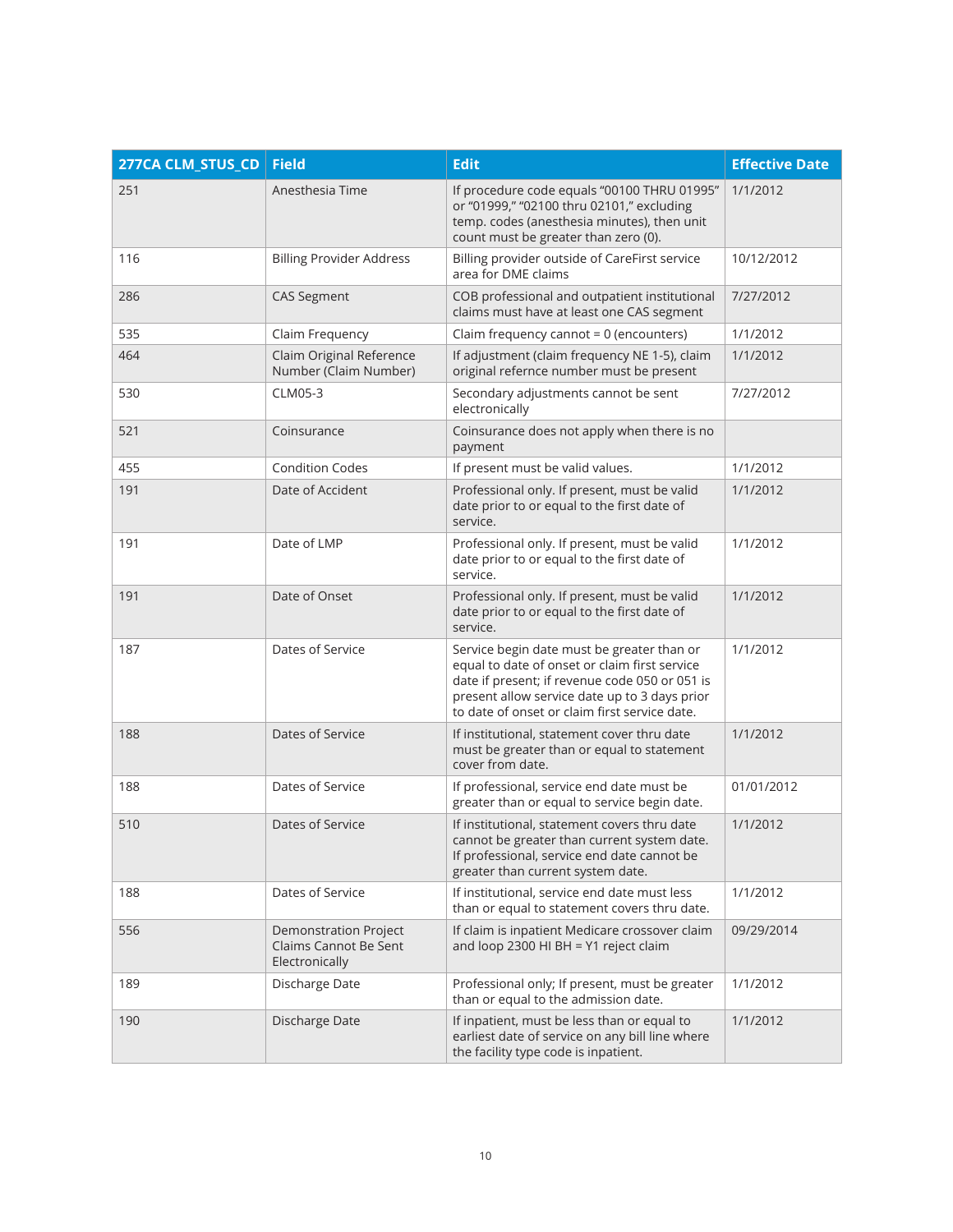| 277CA CLM_STUS_CD | <b>Field</b>                                           | <b>Edit</b>                                                                                                                                                                                                                                             | <b>Effective Date</b> |
|-------------------|--------------------------------------------------------|---------------------------------------------------------------------------------------------------------------------------------------------------------------------------------------------------------------------------------------------------------|-----------------------|
| 233               | Discharge Hour                                         | If inpatient and admission date is equal to<br>statement covers thru date, then discharge<br>hour must be greater than or equal to<br>admission hour.                                                                                                   | 1/1/2012              |
| 249               | Facility Code Value, Place of<br>Service               | Service Line Number [='X'], line-level Place of<br>Service [='X'] does not equal claim-level Place<br>of Service [='X'].                                                                                                                                | 02/14/22              |
| 228               | Facility Type Code                                     | Must be present, must be valid.                                                                                                                                                                                                                         | 1/1/2012              |
| 455               | Facility Type Code                                     | If Facility Type Code = 83X, then revenue<br>codes 0490 or 079X must be present.                                                                                                                                                                        | 1/1/2012              |
| 21                | Facility Type Code (Place of<br>Service or Treatment)  | Must be a valid HCFA facility type code.                                                                                                                                                                                                                | 1/1/2012              |
| 285               | Frequency (Units)                                      | Must be numeric and > zero.                                                                                                                                                                                                                             | 1/1/2012              |
| 191               | Initial Treatment Date                                 | Professional only. If present, must be valid<br>date prior to or equal to the first date of<br>service.                                                                                                                                                 | 1/1/2012              |
| 505               | <b>Insured's First Name</b>                            | Cannot be numeric: cannot be all blank.                                                                                                                                                                                                                 | 1/1/2012              |
| 504               | Insured's Last Name                                    | Cannot be numeric: cannot be all blank.                                                                                                                                                                                                                 | 1/1/2012              |
| 453               | Modifier                                               | If present, procedure code modifier must be<br>valid.                                                                                                                                                                                                   | 1/1/2012              |
| 21                | NOC/IC Procedure Code<br>without Narrative (Line Note) | A "Not Otherwise Classified" or "Individual<br>Consideration" procedure code was<br>submitted electronically without a narrative<br>explanation.                                                                                                        | 1/1/2012              |
| 455               | Notes (Remarks)                                        | Claim header notes cannot be blank if<br>revenue code requires remarks for codes<br>0189, 0229, 0259, 0299, 0459, 0519, 0529,<br>0679, 0689, 0769, 0779, 0789, 0799, 0809,<br>0819, 0919, 0949.                                                         | 1/1/2012              |
| 187               | Number of Services                                     | Must be greater than '0001' if to date of<br>service is greater than from date of service. If<br>HCPCS code is on the DME code list (HCPCS<br>column), allow units to equal 0001 even if to<br>date of service is greater than from date of<br>service. | 1/1/2012              |
| 461               | Occurrence Code                                        | If principal diagnosis code = MATERNITY =<br>'630' THRU '677' 'V22' THRU 'V242' 'V27' THRU<br>'V279' 'V28 THRU V289' 'V615' THRU 'V617'<br>'V724' then there must be one occurrence<br>code equal to 10.                                                | 1/1/2012              |
| 461               | Occurrence Code                                        | If occurrence code = 01-06, value code must<br>equal 45.                                                                                                                                                                                                | 1/1/2012              |
| 461               | Occurrence Code                                        | Only one occurrence code = 01-06, can be<br>entered per claim.                                                                                                                                                                                          | 1/1/2012              |
| 461               | Occurrence Code                                        | If present must be valid values.                                                                                                                                                                                                                        | 1/1/2012              |
| 461               | Occurrence Date                                        | If occurrence code is 01-06, (accident related),<br>occurrence date must be less than or equal to<br>statement from date.                                                                                                                               | 1/1/2012              |
| 476               | Occurrence Date                                        | If inpatient, and if occurrence code is 10 (last<br>menstrual period), then occurrence date<br>must be less than or equal to admission date.                                                                                                            | 1/1/2012              |
| 672               | <b>Other Carrier Paid</b>                              | The "Other Insurance Paid" amount must be<br>less than or equal to total charge amount.                                                                                                                                                                 | 1/1/2012              |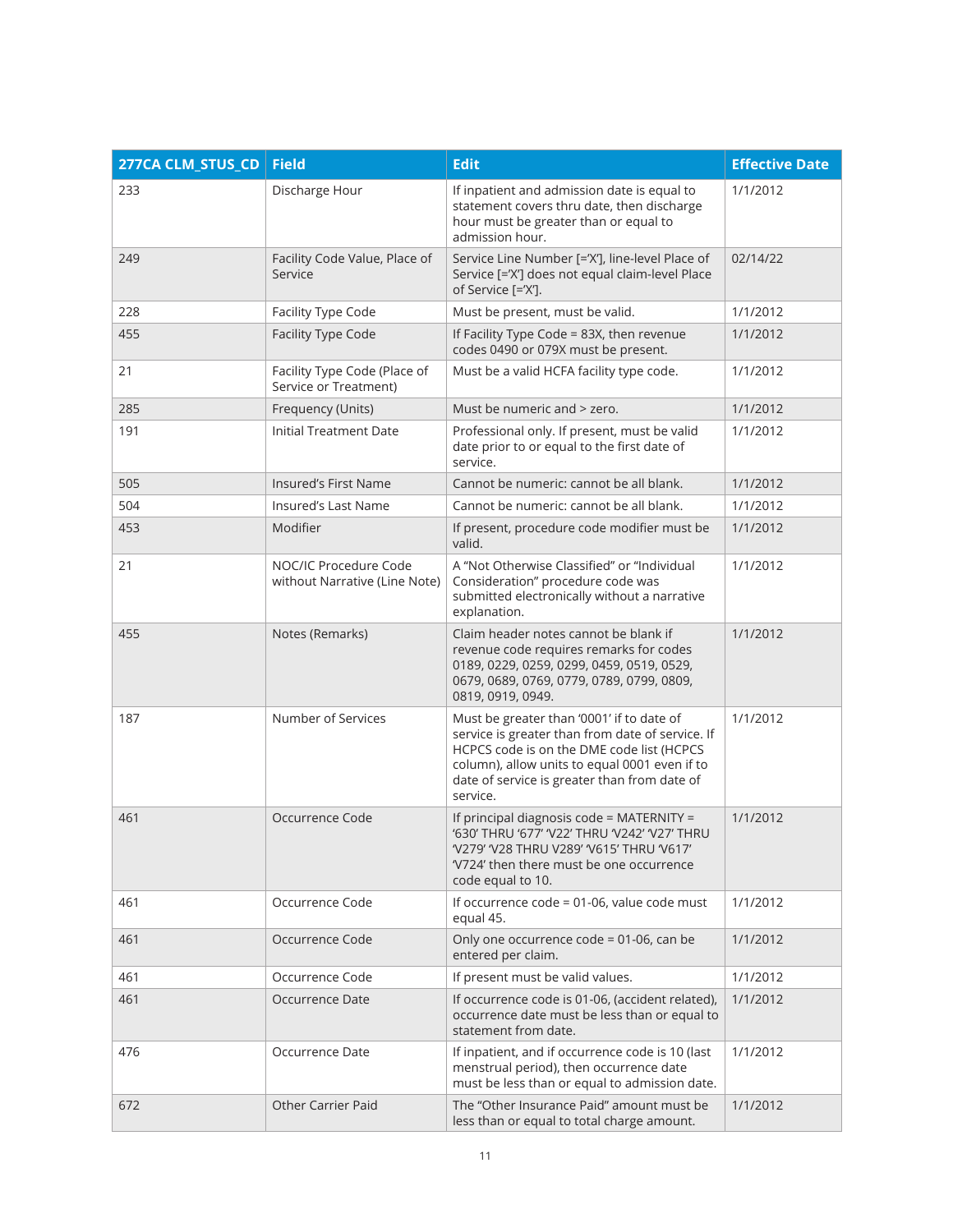| 277CA CLM_STUS_CD | <b>Field</b>                         | <b>Edit</b>                                                                                                                                                | <b>Effective Date</b> |
|-------------------|--------------------------------------|------------------------------------------------------------------------------------------------------------------------------------------------------------|-----------------------|
| 672               | <b>Other Carrier Paid</b>            | The "Other Insurance Paid" amount must be<br>less than or equal to total charge amount.                                                                    | 1/1/2012              |
| 255               | Other Diagnosis Code                 | If present, must be a valid 3 to 5 position ICD-<br>9-CM code. DC must be a specific code.                                                                 | 1/1/2012              |
| 232               | Other Diagnosis Code                 | Institutional inpatient only. Must be valid<br>code for patient's gender.                                                                                  | 1/1/2012              |
| 181               | Other Principal Procedure<br>Code    | Institutional inpatient only. If present, must<br>be a valid 3 or 4 position ICD-9-CM code.                                                                | 1/1/2012              |
| 474               | Other Principal Procedure<br>Code    | Institutional only. If present, must be valid<br>code for patient's gender.                                                                                | 1/1/2012              |
| 492               | <b>Other Procedure Dates</b>         | Institutional only. Must be present if other<br>procedure code is present.                                                                                 | 1/1/2012              |
| 672               | Out of Balance                       | The sum of loop 2320 AMT*D plus the sum<br>of loop 2320 CAS segments must equal loop<br>2300 CLM02, otherwise reject.                                      | 09/29/2014            |
| 188               | Patient Date of Birth                | If institutional, must be less than or equal to<br>statement covers from date. If professional,<br>must be less than or equal to first date of<br>service. | 1/1/2012              |
| 188               | Patient Date of Birth                | Cannot be greater than current system date.                                                                                                                | 1/1/2012              |
| 234               | Patient Discharge Status             | If inpatient, if claim frequency code = 2 or 3,<br>patient status must equal 30.                                                                           | 1/1/2012              |
| 234               | Patient Discharge Status             | If inpatient, if claim frequency code = 1 or 4,<br>patient status cannot equal 30.                                                                         | 1/1/2012              |
| 234               | Patient Discharge Status             | If inpatient must be present, must be valid.                                                                                                               | 1/1/2012              |
| 116               | Patient/Subscriber Address           | Patient /subscriber outside of CareFirst<br>service area on DME claim                                                                                      | 10/12/2012            |
| 156               | Patient's Relationship to<br>Insured | Must be a valid patient relationship code.                                                                                                                 | 1/1/2012              |
| 505               | Patient's First Name                 | Cannot be numeric: cannot be all blank.                                                                                                                    | 1/1/2012              |
| 504               | Patient's Last Name                  | Cannot be numeric: cannot be all blank.                                                                                                                    | 1/1/2012              |
| 255               | Primary Diagnosis Code               | Professional only. Must be entered, must be a<br>valid 3 or 5 position ICD-9-CM code.                                                                      | 1/1/2012              |
| 86                | Primary Diagnosis Code               | Professional only. Must be valid code for<br>patient's gender.                                                                                             | 1/1/2012              |
| 286               | Primary Payer Information            | For Medicare crossover loop 2320 segment<br>SBR01 must = P and SBR09 must equal<br>MB for professional claims and MA for<br>institutional claims.          | 7/27/2012             |
| 286               | Primary Payer Payment<br>Information | SVD loop must be present for COB<br>professional and outpatient institutional<br>claims                                                                    | 7/27/2012             |
| 255               | Principal Diagnosis Code             | Institutional only. Must be a valid 3 to 5<br>position ICD-9-CM code. DC must be a specific<br>code.                                                       | 1/1/2012              |
| 86                | Principal Diagnosis Code             | For institutional only. Must be valid code for<br>patient's gender.                                                                                        | 1/1/2012              |
| 474               | Principal Procedure Code             | Institutional only. If present, must be valid<br>code for patient's gender.                                                                                | 1/1/2012              |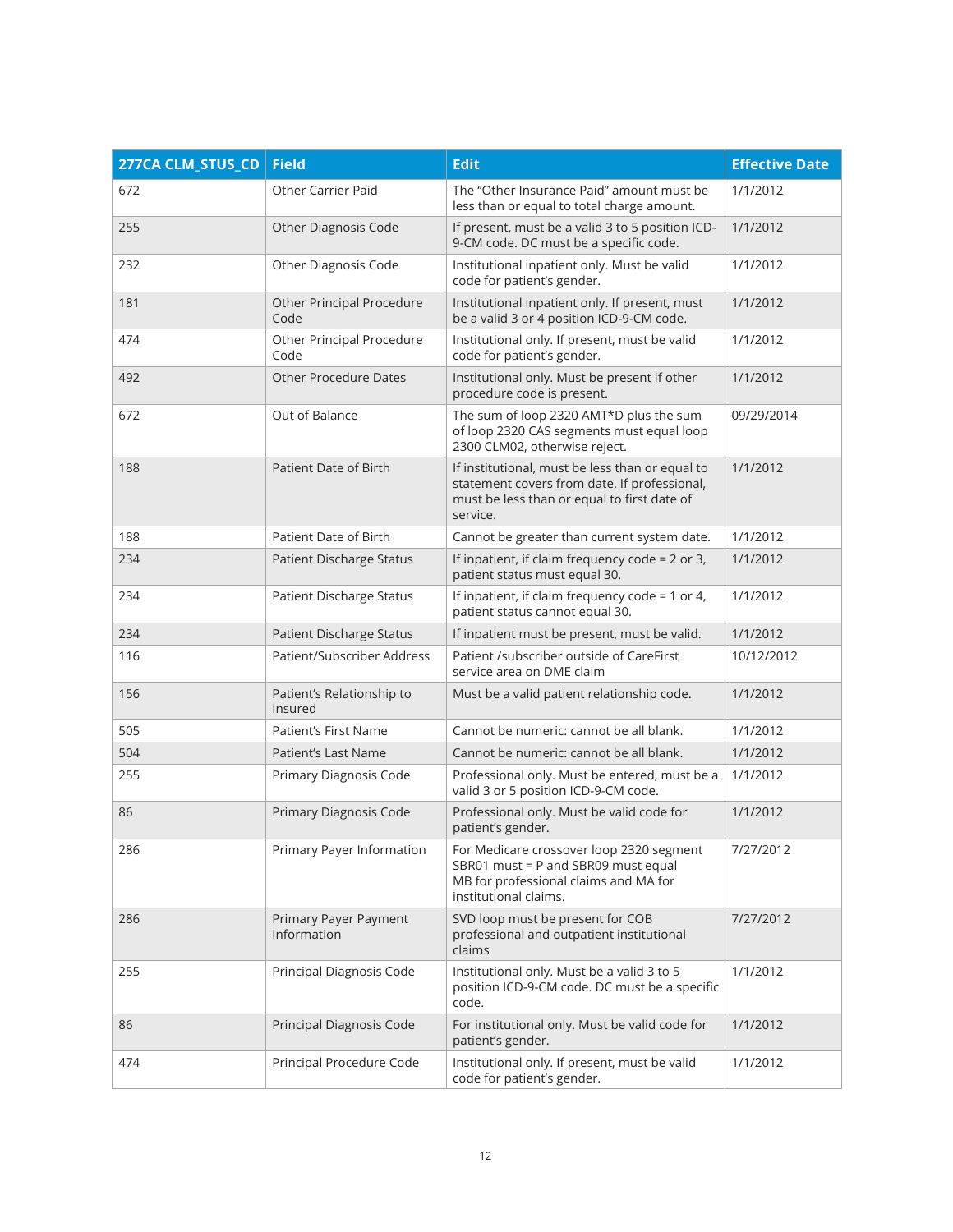| 277CA CLM_STUS_CD | <b>Field</b>                      | <b>Edit</b>                                                                                                                                                                                 | <b>Effective Date</b> |
|-------------------|-----------------------------------|---------------------------------------------------------------------------------------------------------------------------------------------------------------------------------------------|-----------------------|
| 454               | Principal Procedure Code          | Institutional Inpatient only. If present, must<br>be a valid 3 or 4 position ICD-9-CM procedure<br>code.                                                                                    | 1/1/2012              |
| 462               | Principal Procedure Date          | Institutional only. Must be present if principal<br>procedure code is present.                                                                                                              | 1/1/2012              |
| 474               | Procedure Code                    | Professional only. Procedure code must be<br>compatible with patient's gender to validate<br>CPT and HCPCS.                                                                                 | 1/1/2012              |
| 475               | Procedure Code                    | Professional only. Procedure code must be<br>compatible with patient's age to validate CPT<br>and HCPCS.                                                                                    | 1/1/2012              |
| 454               | Procedure Code                    | Professional only. For all destinations must be<br>a valid 5 position CPT-4 or HCPCS procedure<br>code. At least one required.                                                              | 1/1/2012              |
| 476               | Procedure Code                    | Professional only. If procedure code not<br>equal to anesthesia procedure code (00100-<br>01995, 01999, 02100-02101), qualifier must<br>not equal MJ.                                       | 1/1/2012              |
| 116               | Referring NPI                     | No referring NPI on independent lab claims                                                                                                                                                  | 10/12/2012            |
| 116               | Referring Provider                | Referring provider not found on specialty<br>pharmacy claim                                                                                                                                 | 10/12/2012            |
| 116               | Referring Provider Address        | Referring provider outside CareFirst area on<br>independent lab claim                                                                                                                       | 10/12/2012            |
| 116               | Referring Provider Address        | Referring provider outside of CareFirst service<br>area on specialty pharmacy claims                                                                                                        | 10/12/2012            |
| 116               | Referring Provider Not<br>Present | Referring provider not found on independent<br>lab claim                                                                                                                                    | 10/12/2012            |
| 116               | Referring Provider NPI            | No referring provider NPI for specialty<br>pharmacy                                                                                                                                         | 10/12/2012            |
| 117               | Release of Information            | If subscriber signature is not on file (NE Y),<br>reject the claim. 5010 VALUES ARE I and Y.                                                                                                | 1/1/2012              |
| 732               | Rendering NPI                     | Only one rendering provider is permitted per<br>claim                                                                                                                                       | 6/15/2012             |
| 455               | Revenue Code                      | If condition code equals 38 or 39 (private<br>room explanation), then revenue code must<br>equal 011x or 014x or 0164 on one or more<br>lines.                                              | 1/1/2012              |
| 455               | Revenue Code                      | Institutional only. If inpatient and claim<br>frequency type code is not '5' or facility type<br>code is not 81X, then there must be at least<br>one room & board revenue code (010X-021X). | 1/1/2012              |
| 455               | Revenue Code                      | Institutional only. At least one must be<br>present and a valid 3 to 4 position revenue<br>code.                                                                                            | 1/1/2012              |
| 116               | Service Facility Address          | Service facility outside of CareFirst service<br>area for DME claims.                                                                                                                       | 10/12/2012            |
| 402               | <b>Total Charges</b>              | Total charges must be > zero.                                                                                                                                                               | 1/1/2012              |
| 181               | <b>Total Claim Charges</b>        | Total charges must be numeric and balance<br>to BILLED LINE CHARGES.                                                                                                                        | 1/1/2012              |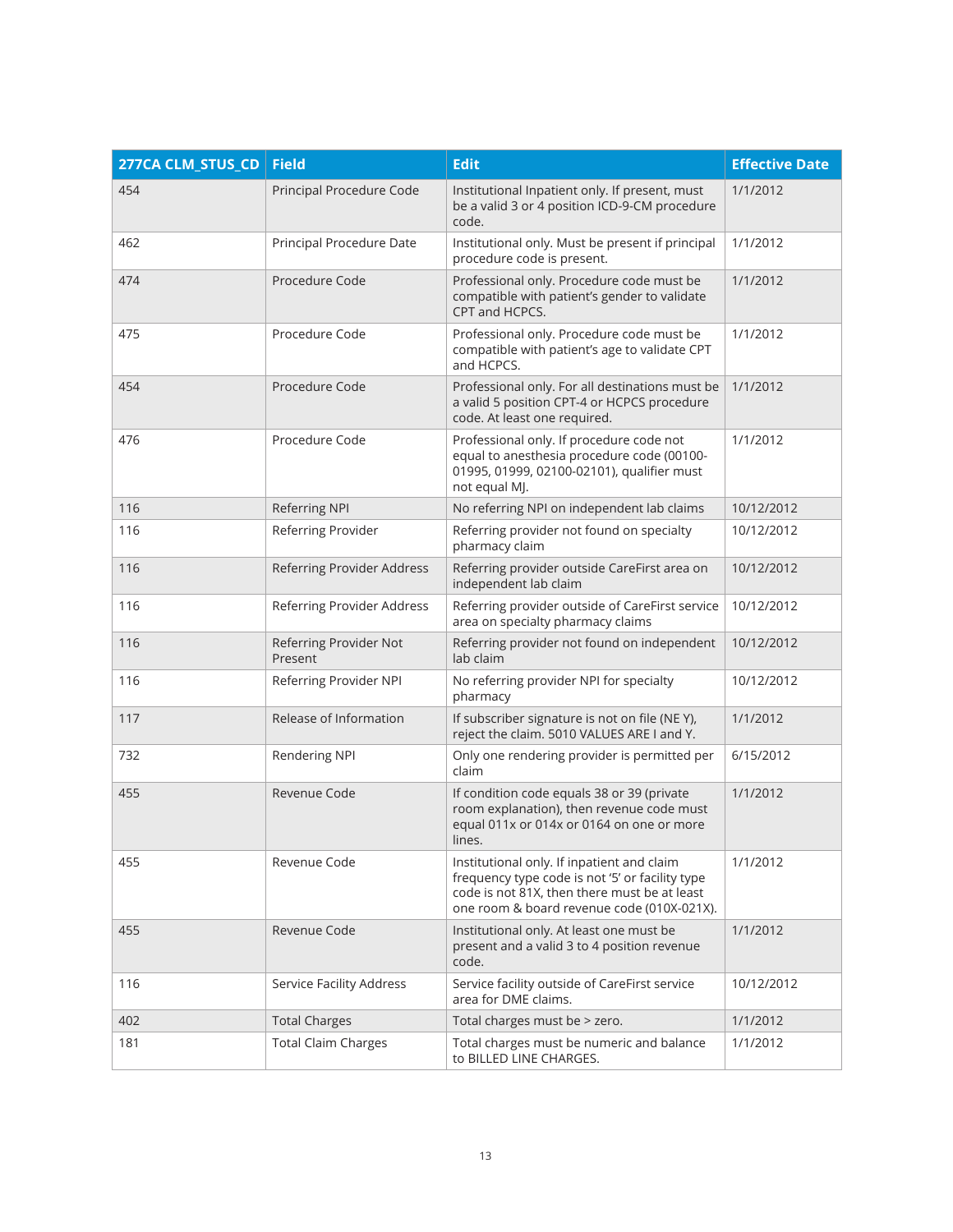| 277CA CLM STUS CD | <b>Field</b>     | <b>Edit</b>                                                                                                                                                                                            | <b>Effective Date</b> |
|-------------------|------------------|--------------------------------------------------------------------------------------------------------------------------------------------------------------------------------------------------------|-----------------------|
| 258               | Units of Service | Units/days for revenue code 038X and value<br>amount for value code 39 must be less than<br>or equal to value amount for value code 37.<br>If value code 39 is not present assume value<br>equal to 0. | 1/1/2012              |
| 463               | Value Amount     | If value code is present and is not equal to 02,<br>12, 13 or 45, value amount must be greater<br>than zero (0).                                                                                       | 1/1/2012              |
| 463               | Value Amount     | Value amount for value code 45 must be in<br>whole dollars and must be 00-23 or 99.                                                                                                                    | 1/1/2012              |
| 463               | Value Codes      | If revenue code 038X present, then value<br>code 37 is required.                                                                                                                                       | 1/1/2012              |
| 463               | Value Codes      | If revenue code 011x, 014x or 0164 is present,<br>value codes 01 or 02 are required.                                                                                                                   | 1/1/2012              |
| 463               | Value Codes      | Must be present, must be valid.                                                                                                                                                                        | 1/1/2012              |
| 500               | Zip Code         | Out of area for federal claims.                                                                                                                                                                        | 01/01/2012            |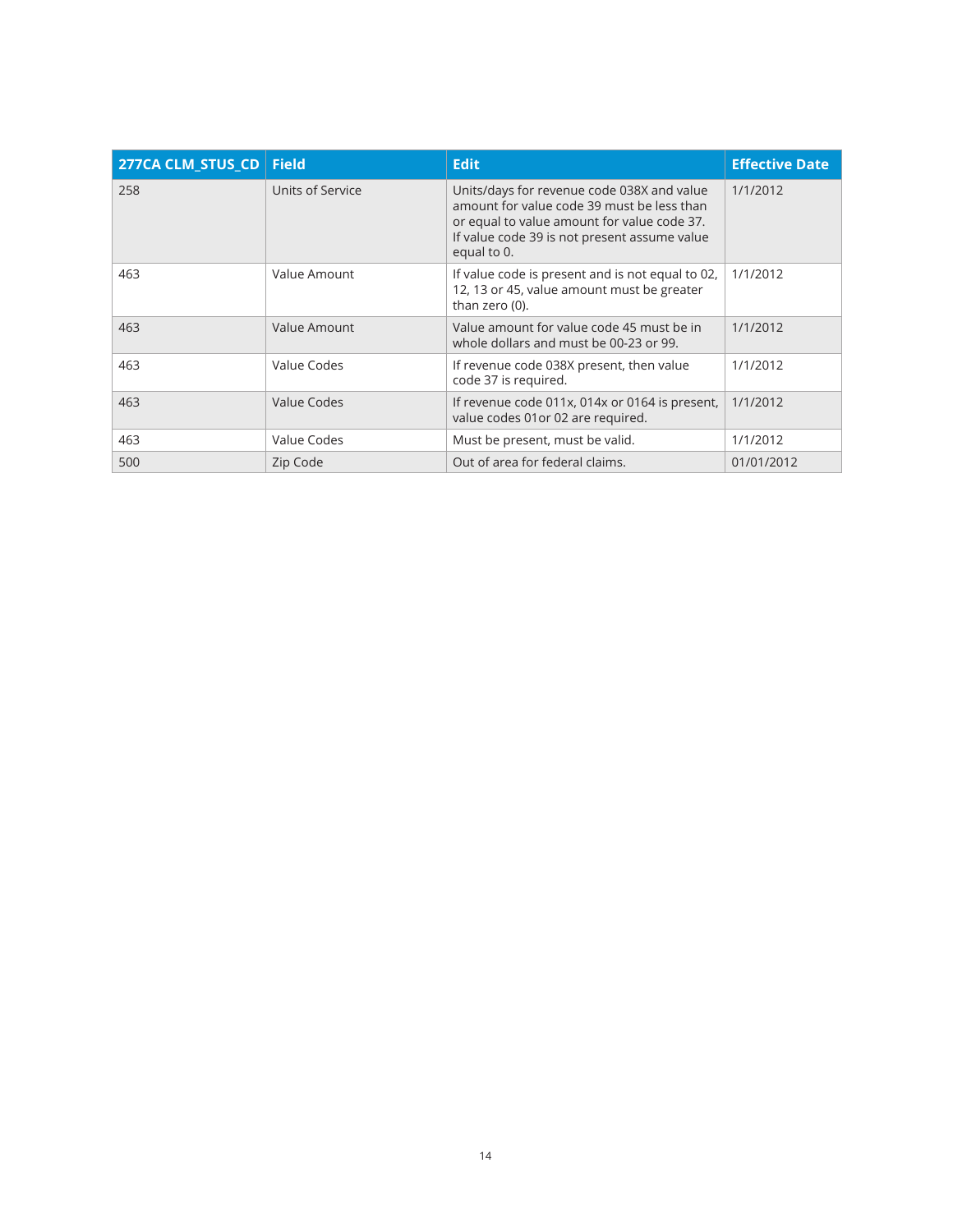#### **ICD-10 Edits**

| <b>HIPAA Code</b> | <b>Field Edit</b>                                                                                                  | <b>Error Message</b>                                                                | <b>Effective Date</b> |
|-------------------|--------------------------------------------------------------------------------------------------------------------|-------------------------------------------------------------------------------------|-----------------------|
| 255,700           | Admitting Diagnosis Code (837I)                                                                                    | Admitting Diagnosis Code [ ] must be valid<br>for Date of Service                   | 10/1/2015             |
| 232,700           | Admitting Diagnosis Code (837I)                                                                                    | Admitting Diagnosis Code [ ] must be valid<br>for Patient Gender []                 | 10/1/2015             |
| 86,700            | Other Diagnosis Code (837P)                                                                                        | Other Diagnosis Code [] must be valid for<br>Patient Gender []                      | 10/1/2015             |
| 255,700           | Other Diagnosis Code (837P)                                                                                        | Other Diagnosis Code [] must be valid for<br>Date of Service                        | 10/1/2015             |
| 232,700           | Other Diagnosis Code (837I)                                                                                        | Other Diagnosis Code [ ] must be Patient<br>Gender []                               | 10/1/2015             |
| 474,700           | Other Principal Procedure Code                                                                                     | Other Principal Procedure Code [ ] must<br>be valid for Patient Gender              | 10/1/2015             |
| 255,700           | Primary Diagnosis Code (837P)                                                                                      | Primary Diagnosis Code [ ] must be valid<br>for Date of Service                     | 10/1/2015             |
| 86,700            | Primary Diagnosis Code (837P)                                                                                      | Primary Diagnosis Code [] must be valid<br>for Patient Gender []                    | 10/1/2015             |
| 255,700           | Principal Diagnosis Code (837I)                                                                                    | Principal Diagnosis Code [ ] must be valid<br>for Date of Service                   | 10/1/2015             |
| 454,700           | Principal Procedure Code (837I)                                                                                    | Principal Procedure Code [] must be valid<br>for Date of Service                    | 10/1/2015             |
| 474,700           | Principal Procedure Code (837I)                                                                                    | Principal Procedure Code [ ] must be valid<br>for Patient Gender []                 | 10/1/2015             |
| 508,700           | Validate all other claim qualifiers against<br>Principal diagnosis (837I Inpatient)                                | Claim Cannot Contain ICD-9 and ICD-10<br>Qualifiers                                 | 10/1/2015             |
| 508,700           | Validate claim qualifiers (837I Outpatient)                                                                        | Claim Cannot Contain ICD-9 and ICD-10<br><b>Qualifiers</b>                          | 10/1/2015             |
| 508,700           | Validate claim qualifiers (837P)                                                                                   | Claim Cannot Contain ICD-9 and ICD-10<br>Qualifiers                                 | 10/1/2015             |
| 557,700           | Validate ICD-10 Institutional claim is<br>within compliance dates (837I)                                           | Service End Date [ ] must be on or after<br>Compliance Date [10-01-2015] for ICD-10 | 10/1/2015             |
| 557,700           | Validate ICD-10 Professional claim is<br>within compliance date (837P)                                             | Service End Date [] must be on or after<br>Compliance Date [10-01-2015] for ICD-10  | 10/1/2015             |
| 557,700           | Validate Institutional claim is ICD-10<br>using compliance date and determine if<br>inpatient or outpatient (837I) | Service End Date [] must be before<br>Compliance Date [10-01-2015] for ICD-9        | 10/1/2015             |
| 557,700           | Validate Professional claim is ICD-10 using<br>compliance date (837P)                                              | Service End Date [ ] must be before<br>Compliance Date [10- 01-2015] for ICD-9      | 10/1/2015             |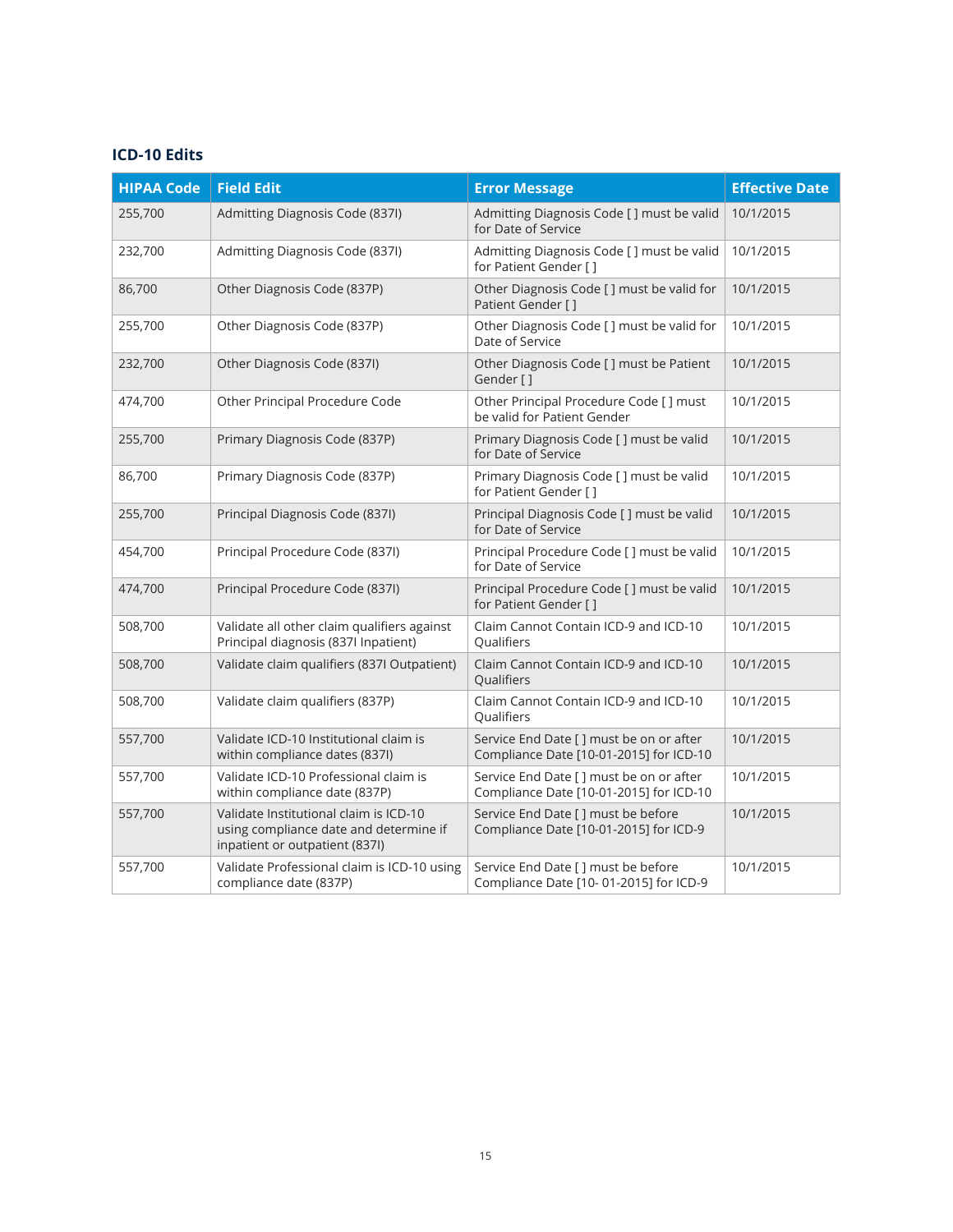#### **Dental Edits**

**Note:** Refer to ICD-10 section for applicable edits.

| <b>HIPAA Code</b> | <b>Field</b>                                                                                                               | <b>Edit</b>                                                                                                                                                                                                                                                                                                                                                                                                                                                                    | <b>Effective Date</b> |
|-------------------|----------------------------------------------------------------------------------------------------------------------------|--------------------------------------------------------------------------------------------------------------------------------------------------------------------------------------------------------------------------------------------------------------------------------------------------------------------------------------------------------------------------------------------------------------------------------------------------------------------------------|-----------------------|
| 737               | Loop 2400 SV301-2<br>Loop 2400 DTP*472                                                                                     | Must be a valid ADA code for the Date of<br>Service.                                                                                                                                                                                                                                                                                                                                                                                                                           | 04/01/2014            |
| 669               | Loop 2400 SV301-2<br>Loop 2300 NTE01 and NTE02<br>Loop 2400 SV301-7                                                        | When Subscriber does not equal $R + 8$<br>numbers execute this edit: When the<br>ADA code equals D0999, D1999, D2999,<br>D3999, D4999, D5999, D6999, D7999,<br>D8999, a claim must contain an NTE<br>segment or SV301-7 segment.                                                                                                                                                                                                                                               | 04/01/2014            |
| 242               | Loop 2400 SV301-2<br>Loop 2400 TOO01 & TOO02                                                                               | Using the procedure code extract file<br>provided by CareFirst execute this<br>edit. When the ADA code equals Tooth<br>Level (T) there must be a TOO segment<br>present with valid tooth number.                                                                                                                                                                                                                                                                               | 04/01/2014            |
|                   |                                                                                                                            | Valid Tooth Numbers are: 1-32, 51-82,<br>A-T, AS-TS (AS, BS, CS, DS).                                                                                                                                                                                                                                                                                                                                                                                                          |                       |
| 242               | Loop 2400 SV301-2<br>Loop 2400 TOO03-1<br>Loop 2400 TOO03-2<br>Loop 2400 TOO03-3<br>Loop 2400 TOO03-4<br>Loop 2400 TOO03-5 | Using the procedure code extract file<br>provided by CareFirst, execute this edit.<br>When the ADA code equals Surface level<br>(S) there must be a TOO segment that<br>includes a Surface(s) in the TOO03.                                                                                                                                                                                                                                                                    | 04/01/2014            |
| 242               | Loop 2400 SV301-2<br>Loop 2400 SV304<br>Loop 2400 TOO01                                                                    | For Facets only, When the ADA code<br>equals Quadrant level (Q) there must<br>be a Quadrant(s) present in the SV304<br>segment Using Facets table CMC_DPDS_<br>DESC search for procedure code in<br>DPDP_ID field When DPDP_DP_LVL = "Q"<br>then the procedure code will require a<br>quadrant in SV304 segment in addition<br>to the tooth number in TOO segment.<br>Valid Values for Quadrant are: 00, 01, 02,<br>03, 04, 05, 06, 07, 08, 10, 20, 30, 40, UR,<br>UL, LL, LR. |                       |
| 242               | Loop 2400 SV301-2<br>Loop 2400 SV304<br>Loop 2400 TOO01                                                                    | For Facets only, When the ADA code<br>equals Arch level (A) an Arch(s) must<br>be present in the SV304 segment Using<br>Facets table CMC_DPDS_DESC search for<br>procedure code in DPDP_ID field When<br>DPDP_DP_LVL = "A" then the procedure<br>code will require an Arch in SV304 in<br>addition to the tooth number in TOO<br>segment. Valid values for (A)rch are 01,17                                                                                                    |                       |
| 242               | Loop 2400 SV301-2<br>Loop 2400 SV304<br>Loop 2400 TOO01                                                                    | When Subscriber does not equal R +<br>8 numbers and using the procedure<br>code extract file provided by CareFirst<br>execute this edit: When the ADA code<br>equals Quadrant level (Q) there must<br>be a Quadrant(s) present in the SV304<br>segment.                                                                                                                                                                                                                        |                       |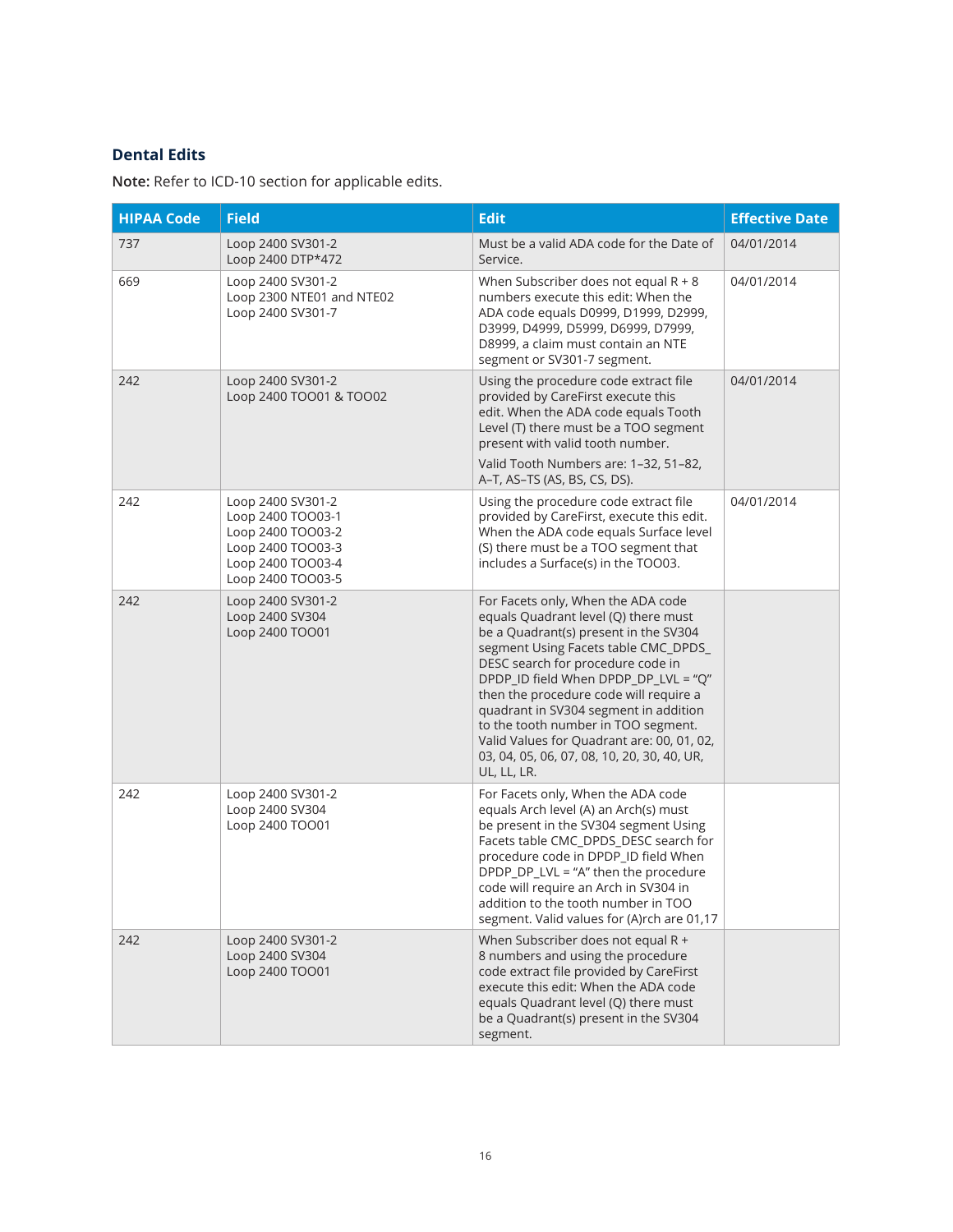| <b>HIPAA Code</b> | <b>Field</b>                                                                | <b>Edit</b>                                                                                                                                                                                                                               | <b>Effective Date</b> |
|-------------------|-----------------------------------------------------------------------------|-------------------------------------------------------------------------------------------------------------------------------------------------------------------------------------------------------------------------------------------|-----------------------|
| 245               | Loop 2400 SV301-2<br>Loop 2400 SV304<br>Loop 2400 TOO01                     | When Subscriber does not equal $R + 8$<br>numbers and using the procedure code<br>extract file provided by CareFirst execute<br>this edit: When the ADA code equals Arch<br>level (A) an Arch(s) must be present in<br>the SV304 segment. | 04/01/2014            |
| 664               | Loop 2400 SV301-2<br>Loop 2300 DN101 & DN102<br>Loop 2300 DTP*452*D*        | When Subscriber does not equal $R + 8$<br>numbers execute this edit: When the<br>ADA code equals D8070, D8080 and<br>D8090 a DN segment and DTP segment<br>are required.                                                                  |                       |
| 188               | Loop 2010BA DMG01 & DMG02<br>Loop 2010CA DMG01 & DMG02<br>Loop 2400 DTP*472 | Patient's date of birth must be equal to<br>or less than Date of Service.                                                                                                                                                                 | 04/01/2014            |
| 625               | Claim submission Reason Code CLM19                                          | When subscriber id is equal to $R + 8$<br>numbers do not accept the transaction if<br>the entire claim is being submitted as a                                                                                                            | 04/01/2014            |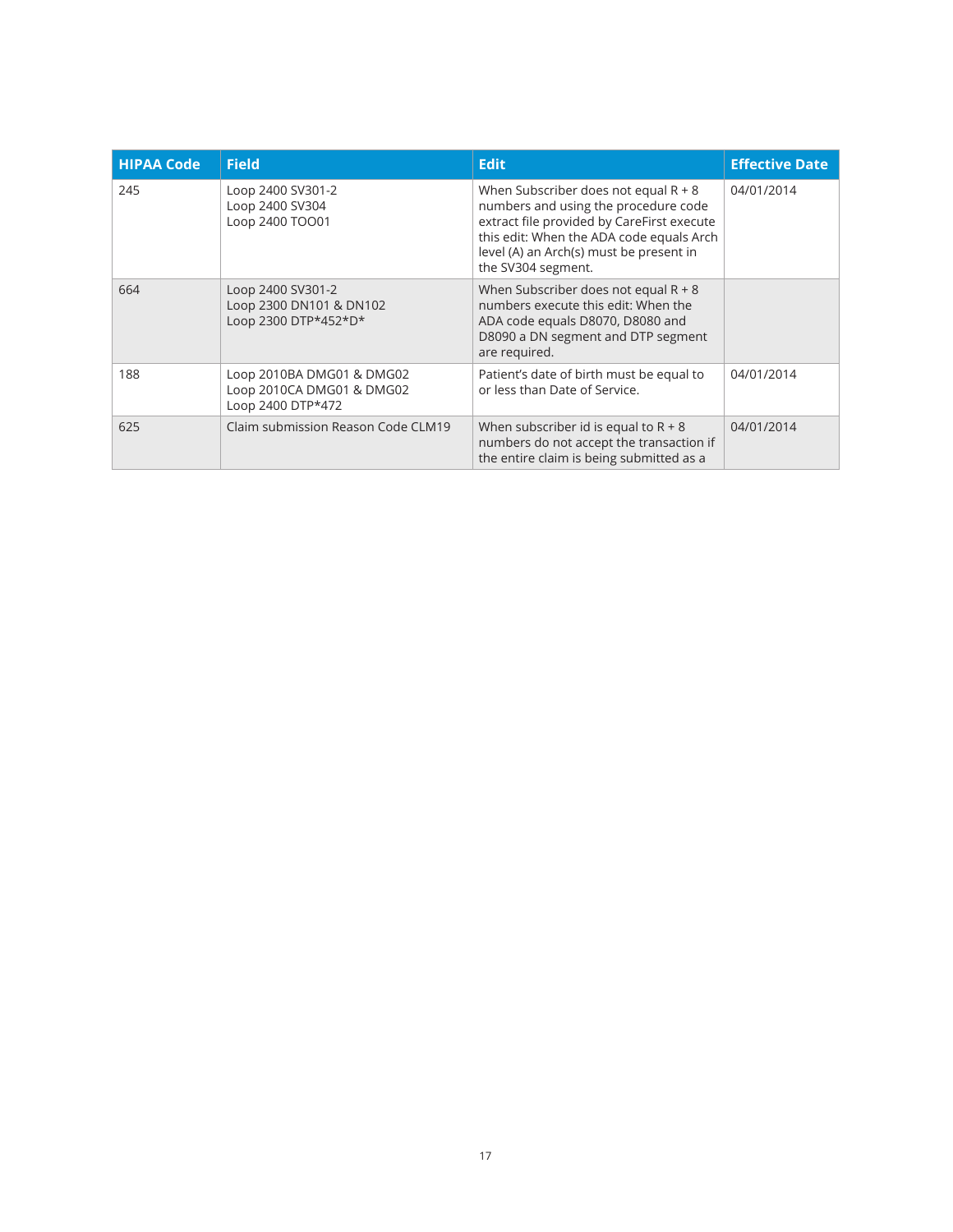# <span id="page-18-0"></span>7. Section D: AS2 Enrollment Information

CareFirst will need this information to get AS2 configured:

| Trading Partner Name:                                                            |  |
|----------------------------------------------------------------------------------|--|
| Primary EDI Support Contact:                                                     |  |
| Primary EDI Support Contact Phone #:                                             |  |
| Primary EDI Support Contact Email:                                               |  |
| Primary EDI Support Contact Address: City, State, Zip:                           |  |
| TP Test/Production IP Addresses Submitting Transactions to<br>CareFirst Gateway: |  |
| Trading Partner Test/Production SSL Certificate:                                 |  |
| <b>Trading Partner Test/Production URLs:</b>                                     |  |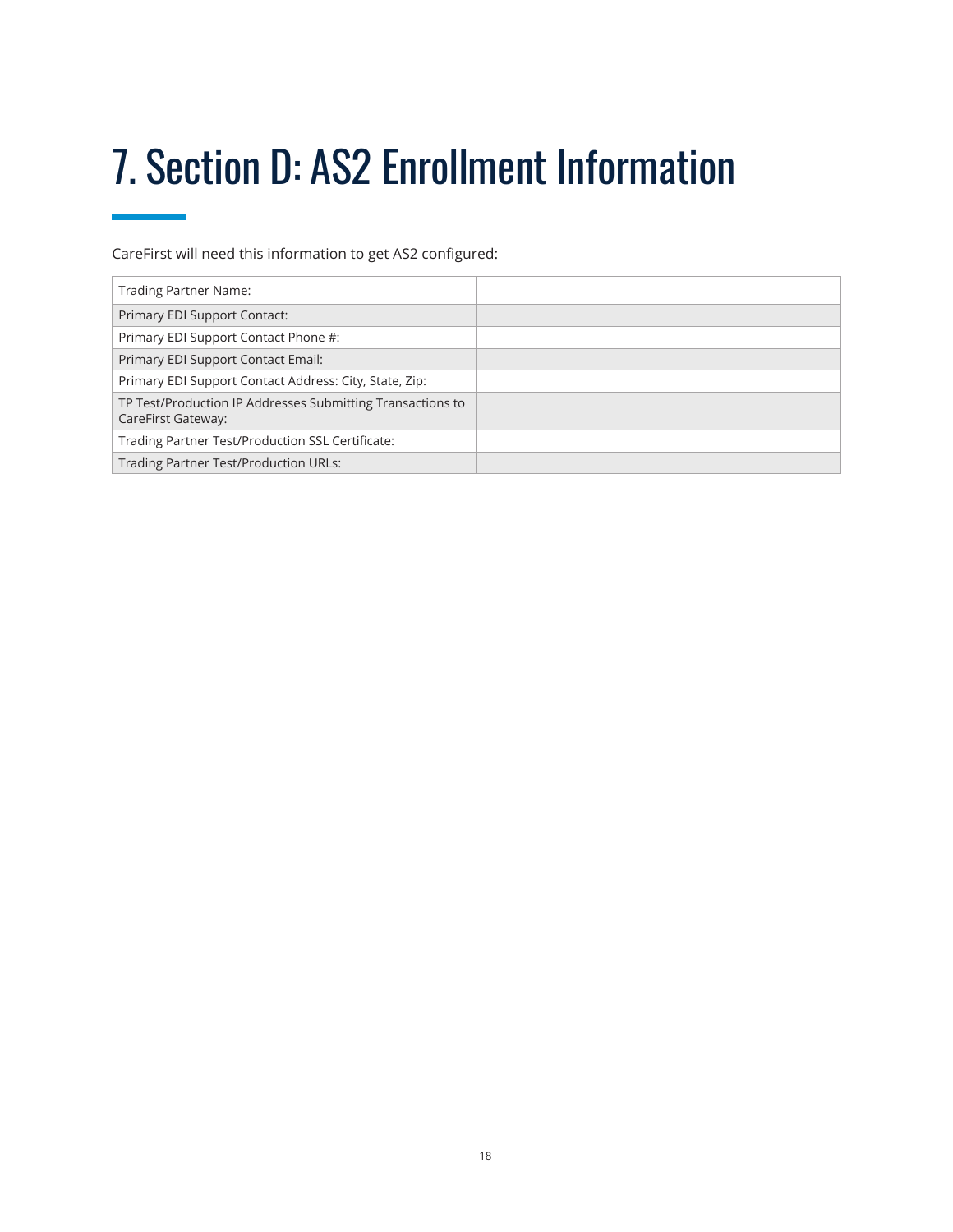## <span id="page-19-0"></span>Apendix A: EDI Troubleshooting

#### **Ancillary claim filing rules—error 116**

There are rules governing which plan to file claims to for Independent Lab, DME, HIT and Specialty Pharmacy Providers. The rules are as follows:

**INDEPENDENT CLINICAL LABORATORIES:** You must bill the BCBS Plan in whose service area the specimen is collected.

| <b>Field/Loop Name</b>                                                                                                                                               | <b>Location on 837P</b>  | <b>Location on CMS-1500</b> |
|----------------------------------------------------------------------------------------------------------------------------------------------------------------------|--------------------------|-----------------------------|
| Place of Service<br>(place of service 81 identifies a claim<br>where independent lab rules apply)                                                                    | Loop 2300, CLM05-1       | Field 24B                   |
| Name of Referring Provider or Other<br>Source<br>(referring provider information<br>required on each claim)                                                          | Loop 2310A (claim level) | Fields 17, 17b              |
| Referring Provider NPI<br>(ZIP code of the referring provider, as<br>registered at CareFirst or at NPPES is<br>used to identify claims that process at<br>CareFirst) | Loop 2310A, NM109        | Field 17b                   |
| Service Facility Location Information<br>(not used by CareFirst to determine<br>service area for independent clinical<br>lab)                                        | Loop 2310C (claim level) | Field 32                    |

**DME PROVIDERS:** You must bill the BCBS Plan in whose service area the equipment was shipped to or purchased at a retail store.

| <b>Field/Loop Name</b>                                                                                                                                                                                                                                                       | <b>Location on 837P</b>  | <b>Location on CMS-1500</b> |
|------------------------------------------------------------------------------------------------------------------------------------------------------------------------------------------------------------------------------------------------------------------------------|--------------------------|-----------------------------|
| Billing Provider Taxonomy Code<br>(defines if the DME rules apply to a<br>claim)                                                                                                                                                                                             | Loop 2000A, PRV03        | Field 33B                   |
| Patient's Address<br>(used to determine if claim should<br>process at CareFirst when place of<br>service = home)                                                                                                                                                             | Loop 2010CA              | Field 5                     |
| Place of Service<br>(if place of service = home 04, 09, 12,<br>13, 14, 34, 55, patient address is used<br>to determine if claim should process at<br>CareFirst. If place of service is not equal<br>to home the service facility ZIP or the<br>billing provider ZIP is used) | Loop 2300, CLM05-1       | Field 24B                   |
| Service Facility Location Information<br>(when place of service is not home,<br>service facility is used to define service<br>area)                                                                                                                                          | Loop 2310C (claim level) | Field 32                    |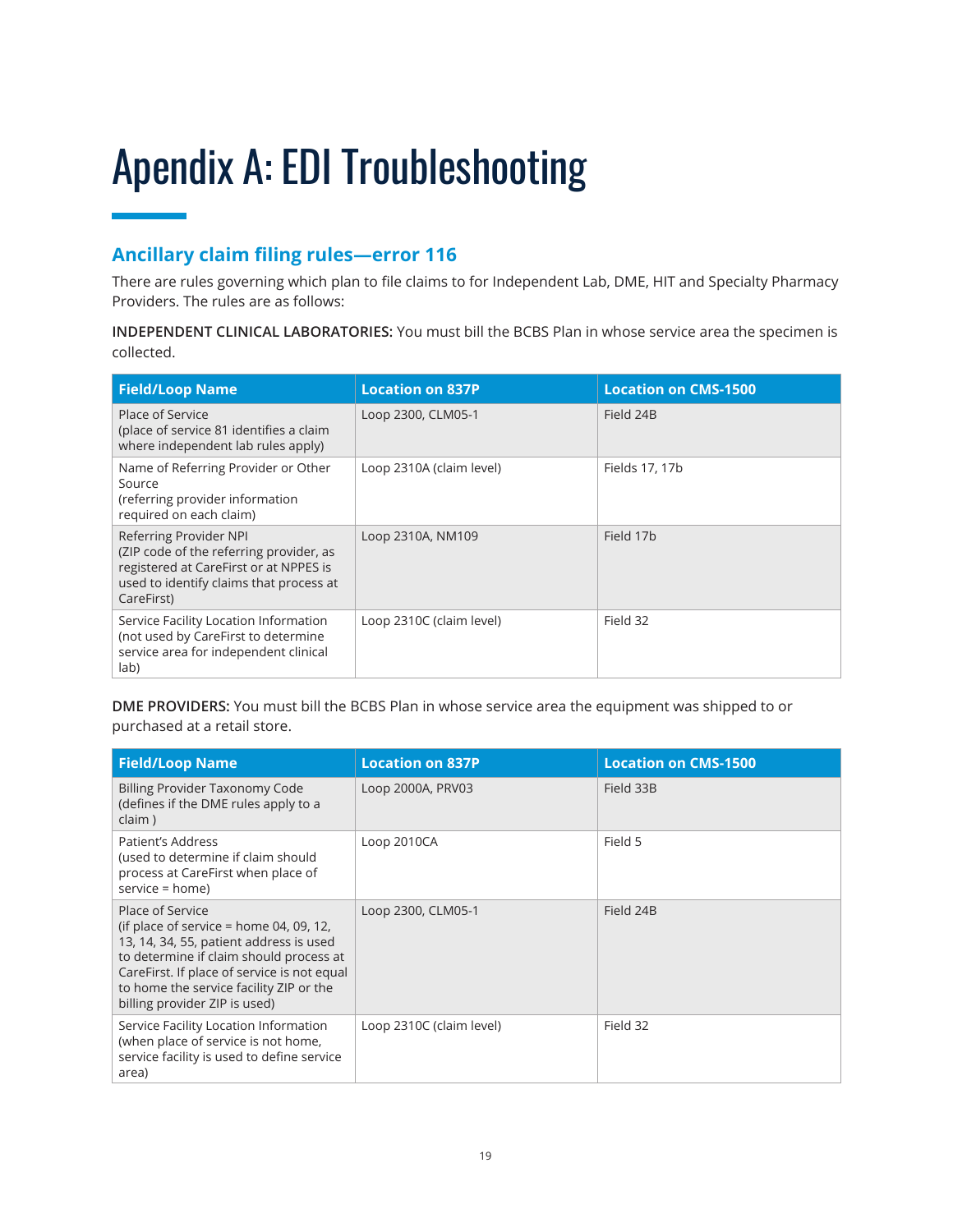<span id="page-20-0"></span>**SPECIALTY PHARMACIES:** You must bill the BCBS Plan according to the service area where the ordering (referring) physician is located.

| <b>Field/Loop Name</b>                                                                                                                                    | <b>Location on 837P</b>  | <b>Location on CMS-1500</b> |
|-----------------------------------------------------------------------------------------------------------------------------------------------------------|--------------------------|-----------------------------|
| Billing Provider Taxonomy Code<br>(defines if the specialty pharmacy rules<br>apply to a claim)                                                           | Loop 2000A, PRV03        | Field 33B                   |
| Name of Referring Provider<br>(referring provider information<br>required on each claim)                                                                  | Loop 2310A (claim level) | Fields 17, 17b              |
| Referring Provider NPI<br>(ZIP code of the referring provider,<br>as registered at CareFirst, is used<br>to identify claims that process at<br>CareFirst) | Loop 2310A, NM109        | Field 17b                   |
| Service Facility Location Information<br>(not used by CareFirst to determine<br>service area for specialty pharmacy)                                      | Loop 2310C (claim level) | Field 32                    |

#### **FEP local plan rules (out-of-area ZIP code)—error 500**

FEP claims must be processed by the plan in whose area services were rendered. Most of the time this is determined to be the Service Facility Loop (Box 32 or 2310E) or if that is absent the address of the Billing Provider (Box 33 or 2010AA Loop). The following chart outlines exceptions to this rule.

| <b>Claim Type</b>                                | <b>Validation Criteria</b>                                                                                                                                                                                                                                                                                                                                                | <b>Address</b>                                                                  |  |  |
|--------------------------------------------------|---------------------------------------------------------------------------------------------------------------------------------------------------------------------------------------------------------------------------------------------------------------------------------------------------------------------------------------------------------------------------|---------------------------------------------------------------------------------|--|--|
| <b>DME</b>                                       | Place of Service 12 and Taxonomy Code in the<br>Billing Provider Loop equal to:                                                                                                                                                                                                                                                                                           | Service facility or billing provider ZIP<br>code is used to determine the plan. |  |  |
|                                                  | 183500000X, 1835G0000X, 1835N0905X,<br>1835N1003X, 1835X0200X, 1835P0018X,<br>1835P1200X, 1835P1300X, 183700000X,<br>251F00000X, 332B00000X, 332BC3200X,<br>332BD1200X, 332BN1400X, 332BX2000X,<br>332BP3500X, 332000000X, 333600000X,<br>3336C0002X, 3336C0003X, 3336C0004X,<br>3336H0001X, 3336I0012X, 3336L0003X,<br>3336N0002X, 3336N0003X, 3336N0007X,<br>3336S0011X |                                                                                 |  |  |
| Home Health Care or HIT<br><b>Nursing Visits</b> | Type of Service 12 on the claim and not a DME or<br><b>HIT Provider</b>                                                                                                                                                                                                                                                                                                   | Patient ZIP code is used to determine<br>the plan                               |  |  |
| HIT other than Nursing Visits                    | Taxonomy Code in the Billing Provider Loop as<br>per DME                                                                                                                                                                                                                                                                                                                  | Service facility or billing provider ZIP<br>code is used to determine the plan. |  |  |
| Ambulance Claims                                 | Type of Service 41                                                                                                                                                                                                                                                                                                                                                        | Ambulance pick up location if present<br>or service facility ZIP if not         |  |  |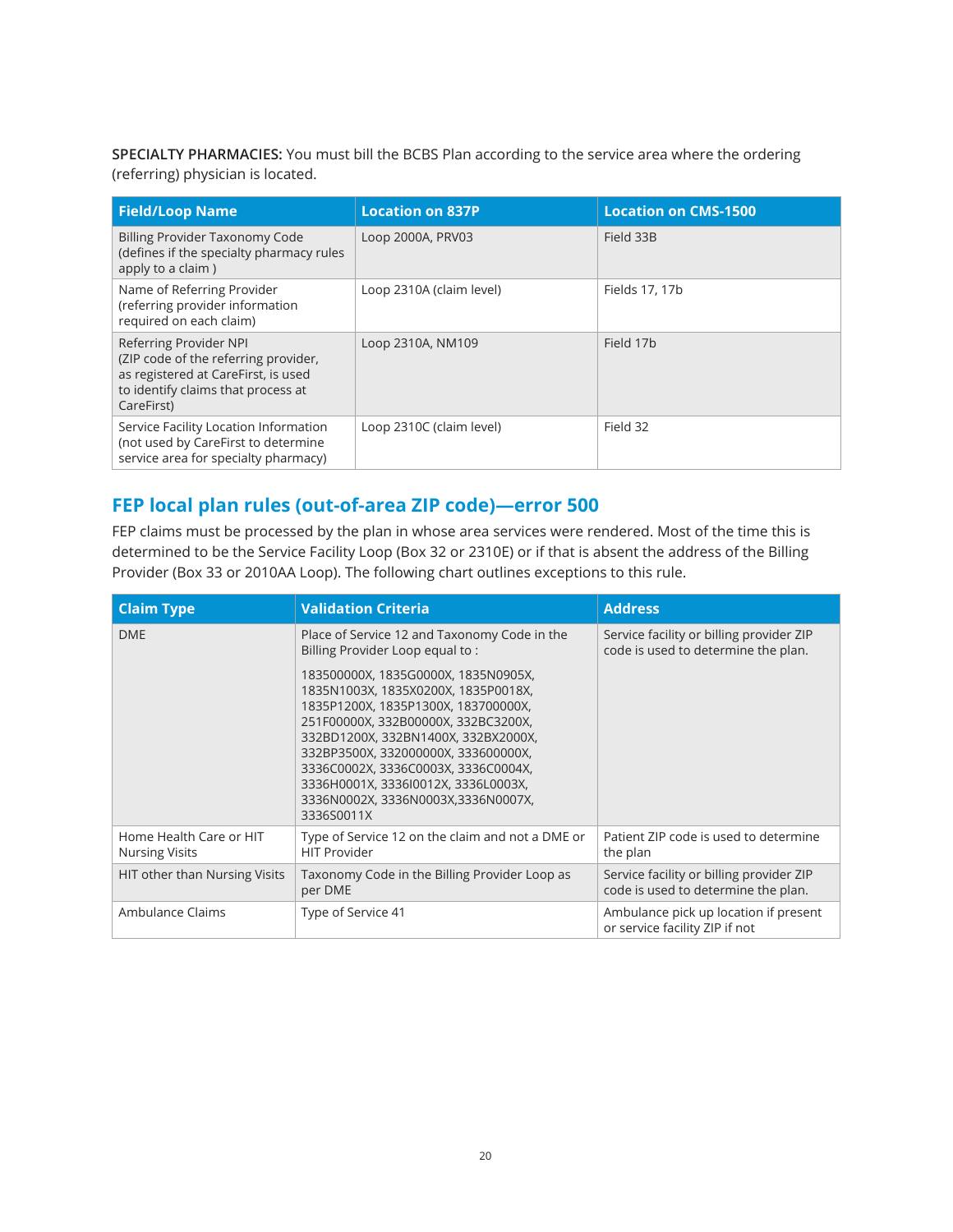#### <span id="page-21-0"></span>**ZIP codes for ancillary and FEP validation—error 116 and error 500**

ZIP codes labeled FEP are within the CareFirst plan area for both FEP and ancillary claims. ZIP codes labeled ANC are only within the CareFirst plan area for ancillary claims.

| 20000 | <b>ANC</b> | 20500 | <b>FEP</b> | 20913 | <b>FEP</b> | 21713 | <b>FEP</b> |
|-------|------------|-------|------------|-------|------------|-------|------------|
| 20001 | FEP        | 20501 | <b>FEP</b> | 20914 | <b>FEP</b> | 21714 | <b>FEP</b> |
| 20002 | <b>FEP</b> | 20502 | <b>FEP</b> | 20915 | <b>FEP</b> | 21715 | <b>FEP</b> |
| 20003 | FEP        | 20503 | <b>FEP</b> | 20916 | <b>FEP</b> | 21716 | <b>FEP</b> |
| 20004 | <b>FEP</b> | 20504 | <b>FEP</b> | 20918 | <b>FEP</b> | 21717 | <b>FEP</b> |
| 20005 | FEP        | 20505 | <b>FEP</b> | 20990 | <b>FEP</b> | 21718 | <b>FEP</b> |
| 20006 | <b>FEP</b> | 20506 | <b>FEP</b> | 20993 | <b>FEP</b> | 21719 | <b>FEP</b> |
| 20007 | FEP        | 20507 | <b>FEP</b> | 20997 | <b>FEP</b> | 21720 | <b>FEP</b> |
| 20008 | <b>FEP</b> | 20508 | <b>FEP</b> | 21001 | <b>FEP</b> | 21721 | <b>FEP</b> |
| 20009 | FEP        | 20509 | <b>FEP</b> | 21005 | <b>FEP</b> | 21722 | <b>FEP</b> |
| 20010 | <b>FEP</b> | 20510 | FEP        | 21009 | <b>FEP</b> | 21723 | <b>FEP</b> |
| 20011 | FEP        | 20511 | FEP        | 21010 | <b>FEP</b> | 21727 | <b>FEP</b> |
| 20012 | <b>FEP</b> | 20515 | <b>FEP</b> | 21012 | <b>FEP</b> | 21733 | <b>FEP</b> |
| 20013 | <b>FEP</b> | 20520 | <b>FEP</b> | 21013 | <b>FEP</b> | 21734 | <b>FEP</b> |
| 20015 | <b>FEP</b> | 20521 | <b>FEP</b> | 21014 | <b>FEP</b> | 21736 | <b>ANC</b> |
| 20016 | FEP        | 20522 | FEP        | 21015 | <b>FEP</b> | 21737 | <b>FEP</b> |
| 20017 | <b>FEP</b> | 20523 | <b>FEP</b> | 21017 | <b>FEP</b> | 21738 | <b>FEP</b> |
| 20018 | FEP        | 20524 | FEP        | 21018 | <b>FEP</b> | 21740 | <b>FEP</b> |
| 20019 | <b>FEP</b> | 20525 | FEP        | 21020 | <b>FEP</b> | 21741 | <b>FEP</b> |
| 20020 | <b>FEP</b> | 20526 | <b>FEP</b> | 21021 | <b>ANC</b> | 21742 | <b>FEP</b> |
| 20022 | <b>FEP</b> | 20527 | <b>FEP</b> | 21022 | <b>FEP</b> | 21746 | <b>FEP</b> |
| 20023 | FEP        | 20528 | FEP        | 21023 | <b>FEP</b> | 21747 | <b>FEP</b> |
| 20024 | FEP        | 20529 | <b>FEP</b> | 21024 | ANC        | 21748 | <b>FEP</b> |
| 20026 | FEP        | 20530 | FEP        | 21027 | <b>FEP</b> | 21749 | <b>FEP</b> |
| 20027 | <b>FEP</b> | 20531 | <b>FEP</b> | 21028 | <b>FEP</b> | 21750 | <b>FEP</b> |
| 20029 | <b>FEP</b> | 20532 | <b>FEP</b> | 21029 | <b>FEP</b> | 21754 | <b>FEP</b> |
| 20030 | FEP        | 20533 | <b>FEP</b> | 21030 | <b>FEP</b> | 21755 | <b>FEP</b> |
| 20032 | FEP        | 20534 | FEP        | 21031 | <b>FEP</b> | 21756 | <b>FEP</b> |
| 20033 | <b>FEP</b> | 20535 | <b>FEP</b> | 21032 | <b>FEP</b> | 21757 | <b>FEP</b> |
| 20035 | <b>FEP</b> | 20536 | <b>FEP</b> | 21034 | <b>FEP</b> | 21758 | <b>FEP</b> |
| 20036 | <b>FEP</b> | 20537 | <b>FEP</b> | 21035 | <b>FEP</b> | 21759 | <b>FEP</b> |
| 20037 | FEP        | 20538 | FEP        | 21036 | FEP        | 21762 | FEP        |
| 20038 | <b>FEP</b> | 20539 | FEP        | 21037 | <b>FEP</b> | 21764 | ANC        |
| 20039 | <b>FEP</b> | 20540 | <b>FEP</b> | 21040 | <b>FEP</b> | 21765 | <b>FEP</b> |
| 20040 | FEP        | 20541 | FEP        | 21041 | <b>FEP</b> | 21766 | <b>FEP</b> |
| 20041 | FEP        | 20542 | <b>FEP</b> | 21042 | <b>FEP</b> | 21767 | <b>FEP</b> |
| 20042 | <b>FEP</b> | 20543 | FEP        | 21043 | <b>FEP</b> | 21769 | <b>FEP</b> |
| 20043 | FEP        | 20544 | <b>FEP</b> | 21044 | <b>FEP</b> | 21770 | FEP        |
| 20044 | <b>FEP</b> | 20546 | <b>FEP</b> | 21045 | <b>FEP</b> | 21771 | <b>FEP</b> |
| 20045 | FEP        | 20547 | <b>FEP</b> | 21046 | <b>FEP</b> | 21773 | <b>FEP</b> |
| 20046 | FEP        | 20548 | FEP        | 21047 | FEP        | 21774 | <b>FEP</b> |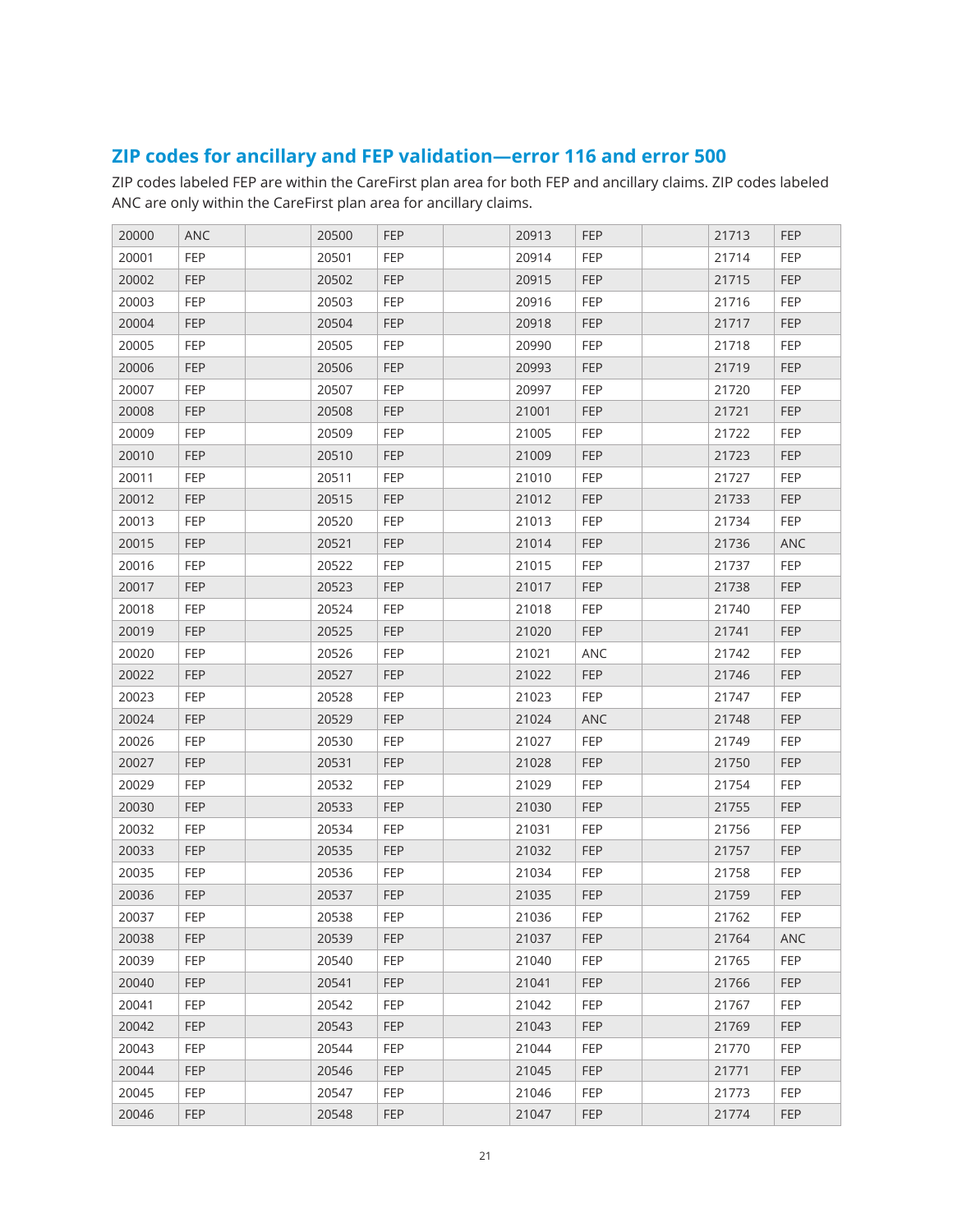| 20047 | <b>FEP</b> | 20549 | <b>FEP</b> | 21048 | <b>FEP</b> | 21775 | FEP        |
|-------|------------|-------|------------|-------|------------|-------|------------|
| 20048 | <b>FEP</b> | 20550 | <b>FEP</b> | 21050 | <b>FEP</b> | 21776 | <b>FEP</b> |
| 20049 | <b>FEP</b> | 20551 | <b>FEP</b> | 21051 | <b>FEP</b> | 21777 | <b>FEP</b> |
| 20050 | <b>FEP</b> | 20552 | <b>FEP</b> | 21052 | <b>FEP</b> | 21778 | <b>FEP</b> |
| 20051 | FEP        | 20553 | FEP        | 21053 | <b>FEP</b> | 21779 | FEP        |
| 20052 | <b>FEP</b> | 20554 | <b>FEP</b> | 21054 | <b>FEP</b> | 21780 | <b>FEP</b> |
| 20053 | FEP        | 20555 | FEP        | 21055 | ANC        | 21781 | <b>FEP</b> |
| 20055 | <b>FEP</b> | 20557 | <b>FEP</b> | 21056 | <b>FEP</b> | 21782 | <b>FEP</b> |
| 20056 | FEP        | 20558 | FEP        | 21057 | <b>FEP</b> | 21783 | <b>FEP</b> |
| 20057 | <b>FEP</b> | 20559 | FEP        | 21060 | <b>FEP</b> | 21784 | <b>FEP</b> |
| 20058 | FEP        | 20560 | FEP        | 21061 | <b>FEP</b> | 21787 | <b>FEP</b> |
| 20059 | FEP        | 20565 | FEP        | 21062 | <b>FEP</b> | 21788 | FEP        |
| 20060 | FEP        | 20566 | FEP        | 21065 | <b>FEP</b> | 21790 | <b>FEP</b> |
| 20061 | FEP        | 20570 | <b>FEP</b> | 21071 | <b>FEP</b> | 21791 | <b>FEP</b> |
| 20062 | FEP        | 20571 | <b>FEP</b> | 21074 | <b>FEP</b> | 21792 | FEP        |
| 20063 | <b>FEP</b> | 20572 | <b>FEP</b> | 21075 | <b>FEP</b> | 21793 | <b>FEP</b> |
| 20064 | FEP        | 20573 | FEP        | 21076 | <b>FEP</b> | 21794 | <b>FEP</b> |
| 20065 | <b>FEP</b> | 20575 | FEP        | 21077 | <b>FEP</b> | 21795 | <b>FEP</b> |
| 20066 | FEP        | 20576 | <b>FEP</b> | 21078 | <b>FEP</b> | 21797 | <b>FEP</b> |
| 20067 | <b>FEP</b> | 20577 | FEP        | 21080 | ANC        | 21798 | <b>FEP</b> |
| 20068 | FEP        | 20578 | <b>FEP</b> | 21082 | <b>FEP</b> | 21801 | <b>FEP</b> |
| 20069 | <b>FEP</b> | 20579 | <b>FEP</b> | 21084 | <b>FEP</b> | 21802 | <b>FEP</b> |
| 20070 | FEP        | 20580 | FEP        | 21085 | <b>FEP</b> | 21803 | <b>FEP</b> |
| 20071 | FEP        | 20581 | <b>FEP</b> | 21087 | <b>FEP</b> | 21804 | <b>FEP</b> |
| 20073 | FEP        | 20585 | FEP        | 21088 | <b>FEP</b> | 21810 | FEP        |
| 20074 | <b>FEP</b> | 20586 | FEP        | 21090 | <b>FEP</b> | 21811 | FEP        |
| 20075 | <b>FEP</b> | 20588 | <b>FEP</b> | 21092 | <b>FEP</b> | 21813 | <b>FEP</b> |
| 20076 | FEP        | 20590 | <b>FEP</b> | 21093 | <b>FEP</b> | 21814 | <b>FEP</b> |
| 20077 | FEP        | 20591 | <b>FEP</b> | 21094 | <b>FEP</b> | 21816 | ANC        |
| 20078 | <b>FEP</b> | 20593 | <b>FEP</b> | 21098 | ANC        | 21817 | <b>FEP</b> |
| 20080 | FEP        | 20594 | FEP        | 21101 | ANC        | 21820 | ANC        |
| 20081 | <b>FEP</b> | 20595 | <b>FEP</b> | 21102 | <b>FEP</b> | 21821 | <b>FEP</b> |
| 20082 | FEP        | 20597 | <b>FEP</b> | 21104 | <b>FEP</b> | 21822 | FEP        |
| 20084 | FEP        | 20598 | FEP        | 21105 | FEP        | 21824 | FEP        |
| 20088 | <b>FEP</b> | 20599 | <b>FEP</b> | 21106 | <b>FEP</b> | 21826 | FEP        |
| 20090 | FEP        | 20601 | FEP        | 21107 | <b>ANC</b> | 21829 | FEP        |
| 20091 | FEP        | 20602 | FEP        | 21108 | <b>FEP</b> | 21830 | <b>FEP</b> |
| 20097 | FEP        | 20603 | FEP        | 21111 | <b>FEP</b> | 21835 | FEP        |
| 20098 | FEP        | 20604 | FEP        | 21113 | <b>FEP</b> | 21836 | FEP        |
| 20099 | ANC        | 20606 | <b>FEP</b> | 21114 | FEP        | 21837 | FEP        |
| 20101 | ANC        | 20607 | <b>FEP</b> | 21117 | <b>FEP</b> | 21838 | <b>FEP</b> |
| 20102 | ANC        | 20608 | FEP        | 21120 | <b>FEP</b> | 21840 | FEP        |
| 20103 | ANC        | 20609 | FEP        | 21122 | <b>FEP</b> | 21841 | FEP        |
| 20104 | ANC        | 20610 | FEP        | 21123 | <b>FEP</b> | 21842 | <b>FEP</b> |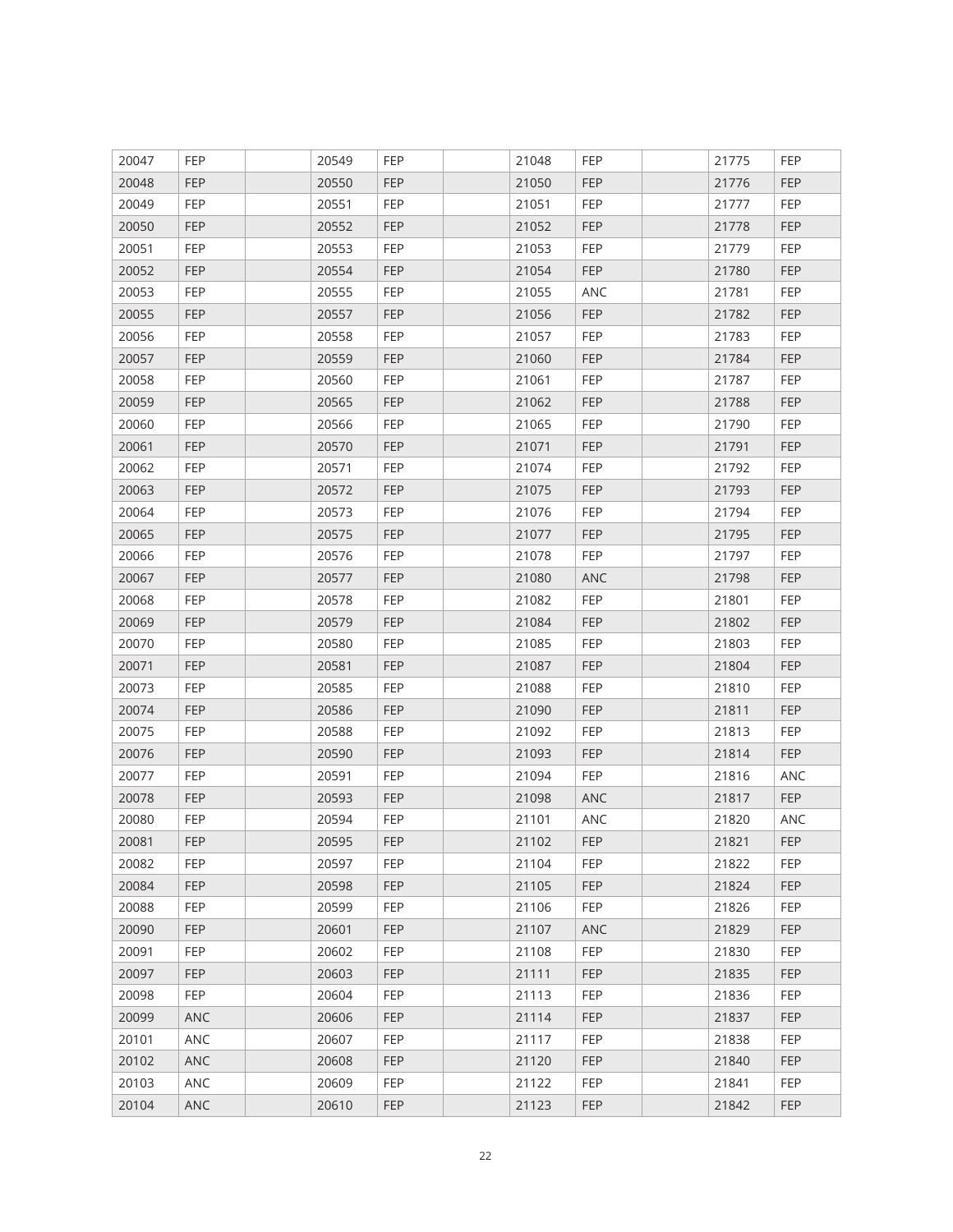| 20105 | ANC | 20611 | <b>FEP</b> | 21128 | <b>FEP</b> | 21843 | FEP        |
|-------|-----|-------|------------|-------|------------|-------|------------|
| 20107 | ANC | 20612 | <b>FEP</b> | 21130 | <b>FEP</b> | 21849 | <b>FEP</b> |
| 20108 | ANC | 20613 | <b>FEP</b> | 21131 | <b>FEP</b> | 21850 | <b>FEP</b> |
| 20109 | ANC | 20615 | <b>FEP</b> | 21132 | <b>FEP</b> | 21851 | <b>FEP</b> |
| 20110 | ANC | 20616 | FEP        | 21133 | <b>FEP</b> | 21852 | FEP        |
| 20111 | ANC | 20617 | <b>FEP</b> | 21136 | <b>FEP</b> | 21853 | <b>FEP</b> |
| 20112 | ANC | 20618 | <b>FEP</b> | 21139 | <b>FEP</b> | 21856 | <b>FEP</b> |
| 20113 | ANC | 20619 | <b>FEP</b> | 21140 | <b>FEP</b> | 21857 | <b>FEP</b> |
| 20117 | ANC | 20620 | FEP        | 21144 | <b>FEP</b> | 21861 | <b>FEP</b> |
| 20118 | ANC | 20621 | FEP        | 21146 | <b>FEP</b> | 21862 | <b>FEP</b> |
| 20120 | ANC | 20622 | FEP        | 21150 | <b>FEP</b> | 21863 | <b>FEP</b> |
| 20121 | ANC | 20623 | FEP        | 21152 | <b>FEP</b> | 21864 | FEP        |
| 20122 | ANC | 20624 | <b>FEP</b> | 21153 | <b>FEP</b> | 21865 | <b>FEP</b> |
| 20124 | ANC | 20625 | <b>FEP</b> | 21154 | <b>FEP</b> | 21866 | <b>FEP</b> |
| 20129 | ANC | 20626 | <b>FEP</b> | 21155 | <b>FEP</b> | 21867 | <b>FEP</b> |
| 20131 | ANC | 20627 | <b>FEP</b> | 21156 | <b>FEP</b> | 21868 | <b>ANC</b> |
| 20132 | ANC | 20628 | FEP        | 21157 | <b>FEP</b> | 21869 | <b>FEP</b> |
| 20134 | ANC | 20629 | <b>FEP</b> | 21158 | <b>FEP</b> | 21870 | <b>ANC</b> |
| 20136 | ANC | 20630 | <b>FEP</b> | 21160 | <b>FEP</b> | 21871 | <b>FEP</b> |
| 20141 | ANC | 20632 | FEP        | 21161 | <b>FEP</b> | 21872 | <b>FEP</b> |
| 20142 | ANC | 20634 | <b>FEP</b> | 21162 | <b>FEP</b> | 21874 | <b>FEP</b> |
| 20143 | ANC | 20635 | <b>FEP</b> | 21163 | <b>FEP</b> | 21875 | <b>FEP</b> |
| 20146 | ANC | 20636 | FEP        | 21200 | ANC        | 21890 | <b>FEP</b> |
| 20147 | ANC | 20637 | <b>FEP</b> | 21201 | <b>FEP</b> | 21901 | <b>FEP</b> |
| 20148 | ANC | 20639 | <b>FEP</b> | 21202 | <b>FEP</b> | 21902 | FEP        |
| 20149 | ANC | 20640 | FEP        | 21203 | <b>FEP</b> | 21903 | FEP        |
| 20151 | ANC | 20643 | <b>FEP</b> | 21204 | <b>FEP</b> | 21904 | <b>FEP</b> |
| 20152 | ANC | 20645 | <b>FEP</b> | 21205 | <b>FEP</b> | 21911 | <b>FEP</b> |
| 20153 | ANC | 20646 | <b>FEP</b> | 21206 | <b>FEP</b> | 21912 | <b>FEP</b> |
| 20155 | ANC | 20650 | <b>FEP</b> | 21207 | <b>FEP</b> | 21913 | <b>FEP</b> |
| 20156 | ANC | 20653 | FEP        | 21208 | <b>FEP</b> | 21914 | FEP        |
| 20158 | ANC | 20656 | <b>FEP</b> | 21209 | <b>FEP</b> | 21915 | <b>FEP</b> |
| 20159 | ANC | 20657 | <b>FEP</b> | 21210 | <b>FEP</b> | 21916 | FEP        |
| 20160 | ANC | 20658 | FEP        | 21211 | FEP        | 21917 | FEP        |
| 20163 | ANC | 20659 | <b>FEP</b> | 21212 | <b>FEP</b> | 21918 | FEP        |
| 20164 | ANC | 20660 | FEP        | 21213 | <b>FEP</b> | 21919 | FEP        |
| 20165 | ANC | 20661 | FEP        | 21214 | <b>FEP</b> | 21920 | <b>FEP</b> |
| 20166 | ANC | 20662 | FEP        | 21215 | <b>FEP</b> | 21921 | FEP        |
| 20167 | ANC | 20664 | FEP        | 21216 | <b>FEP</b> | 21922 | FEP        |
| 20168 | ANC | 20667 | FEP        | 21217 | FEP        | 21930 | FEP        |
| 20169 | ANC | 20670 | <b>FEP</b> | 21218 | <b>FEP</b> | 22003 | <b>FEP</b> |
| 20170 | ANC | 20674 | FEP        | 21219 | <b>FEP</b> | 22009 | FEP        |
| 20171 | ANC | 20675 | FEP        | 21220 | <b>FEP</b> | 22015 | FEP        |
| 20172 | ANC | 20676 | FEP        | 21221 | <b>FEP</b> | 22022 | <b>FEP</b> |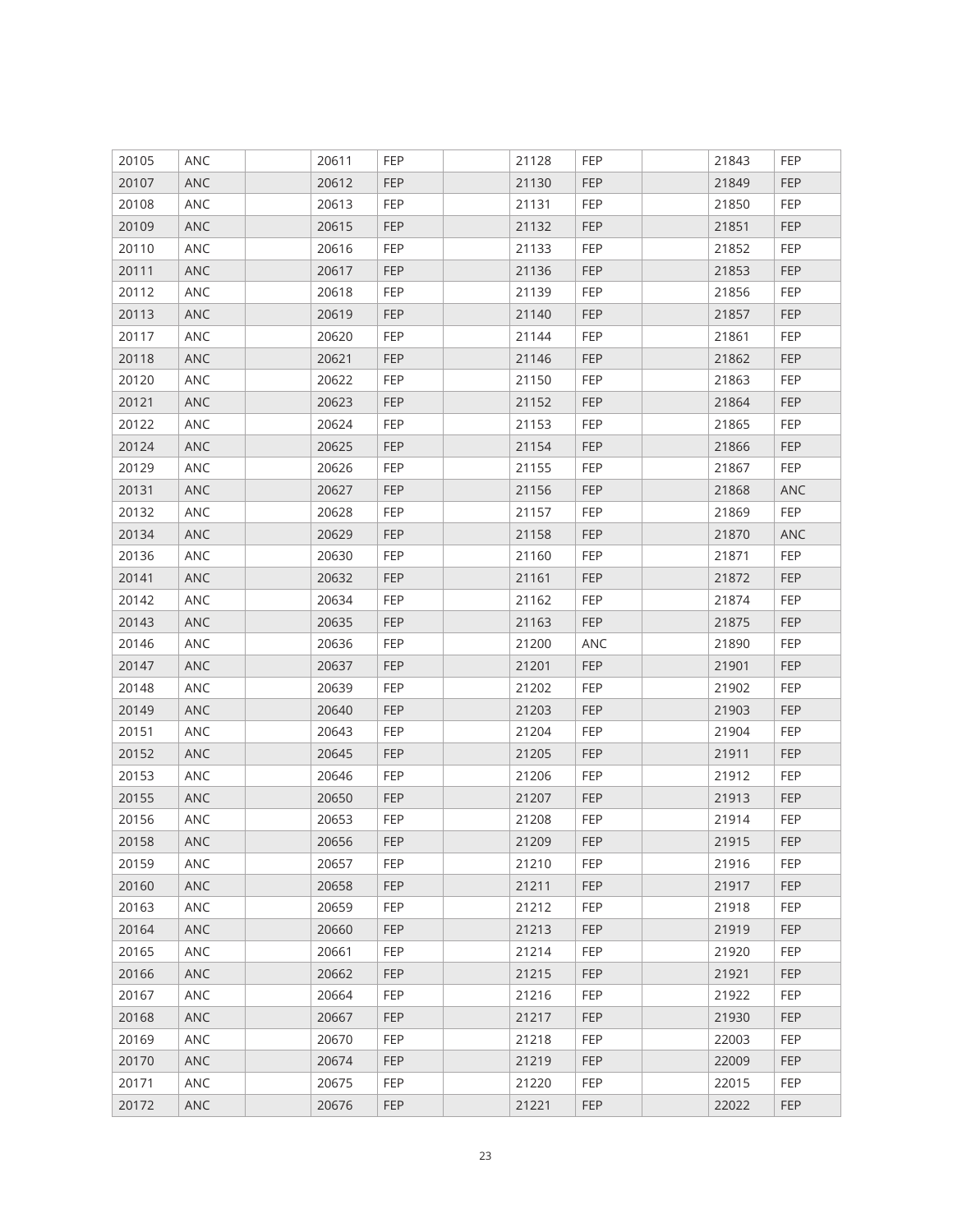| 20175 | ANC        | 20677 | <b>FEP</b> | 21222 | <b>FEP</b> | 22025 | ANC        |
|-------|------------|-------|------------|-------|------------|-------|------------|
| 20176 | ANC        | 20678 | <b>FEP</b> | 21223 | <b>FEP</b> | 22026 | ANC        |
| 20177 | ANC        | 20680 | FEP        | 21224 | <b>FEP</b> | 22027 | <b>FEP</b> |
| 20178 | ANC        | 20682 | <b>FEP</b> | 21225 | <b>FEP</b> | 22030 | <b>FEP</b> |
| 20180 | ANC        | 20684 | FEP        | 21226 | <b>FEP</b> | 22031 | FEP        |
| 20181 | ANC        | 20685 | <b>FEP</b> | 21227 | <b>FEP</b> | 22032 | <b>FEP</b> |
| 20182 | ANC        | 20686 | <b>FEP</b> | 21228 | <b>FEP</b> | 22033 | ANC        |
| 20189 | ANC        | 20687 | <b>FEP</b> | 21229 | <b>FEP</b> | 22034 | <b>FEP</b> |
| 20190 | ANC        | 20688 | FEP        | 21230 | <b>FEP</b> | 22035 | <b>FEP</b> |
| 20191 | ANC        | 20689 | FEP        | 21231 | <b>FEP</b> | 22036 | <b>FEP</b> |
| 20192 | ANC        | 20690 | FEP        | 21233 | <b>FEP</b> | 22037 | <b>FEP</b> |
| 20193 | ANC        | 20692 | FEP        | 21234 | <b>FEP</b> | 22038 | FEP        |
| 20194 | ANC        | 20693 | <b>FEP</b> | 21235 | <b>FEP</b> | 22039 | <b>FEP</b> |
| 20195 | ANC        | 20695 | <b>FEP</b> | 21236 | <b>FEP</b> | 22040 | <b>FEP</b> |
| 20196 | ANC        | 20697 | <b>FEP</b> | 21237 | <b>FEP</b> | 22041 | FEP        |
| 20197 | ANC        | 20701 | <b>FEP</b> | 21239 | <b>FEP</b> | 22042 | <b>FEP</b> |
| 20199 | ANC        | 20703 | FEP        | 21240 | <b>FEP</b> | 22043 | FEP        |
| 20201 | <b>FEP</b> | 20704 | <b>FEP</b> | 21241 | <b>FEP</b> | 22044 | <b>FEP</b> |
| 20202 | FEP        | 20705 | <b>FEP</b> | 21244 | <b>FEP</b> | 22046 | <b>FEP</b> |
| 20203 | <b>FEP</b> | 20706 | FEP        | 21250 | <b>FEP</b> | 22047 | <b>FEP</b> |
| 20204 | FEP        | 20707 | <b>FEP</b> | 21251 | <b>FEP</b> | 22060 | <b>FEP</b> |
| 20205 | ANC        | 20708 | <b>FEP</b> | 21252 | <b>FEP</b> | 22066 | ANC        |
| 20206 | FEP        | 20709 | FEP        | 21260 | ANC        | 22067 | <b>FEP</b> |
| 20207 | FEP        | 20710 | FEP        | 21261 | ANC        | 22079 | <b>FEP</b> |
| 20208 | FEP        | 20711 | FEP        | 21263 | <b>FEP</b> | 22081 | FEP        |
| 20209 | ANC        | 20712 | <b>FEP</b> | 21264 | <b>FEP</b> | 22082 | <b>FEP</b> |
| 20210 | <b>FEP</b> | 20714 | <b>FEP</b> | 21265 | ANC        | 22092 | <b>ANC</b> |
| 20211 | <b>FEP</b> | 20715 | FEP        | 21268 | <b>ANC</b> | 22093 | <b>ANC</b> |
| 20212 | FEP        | 20716 | <b>FEP</b> | 21270 | <b>FEP</b> | 22095 | ANC        |
| 20213 | <b>FEP</b> | 20717 | <b>FEP</b> | 21271 | ANC        | 22096 | <b>FEP</b> |
| 20214 | FEP        | 20718 | FEP        | 21273 | <b>FEP</b> | 22101 | FEP        |
| 20215 | <b>FEP</b> | 20719 | FEP        | 21274 | <b>ANC</b> | 22102 | <b>FEP</b> |
| 20216 | FEP        | 20720 | <b>FEP</b> | 21275 | <b>FEP</b> | 22103 | ANC        |
| 20217 | FEP        | 20721 | FEP        | 21276 | ANC        | 22106 | FEP        |
| 20218 | <b>FEP</b> | 20722 | <b>FEP</b> | 21278 | <b>FEP</b> | 22107 | ANC        |
| 20219 | FEP        | 20723 | FEP        | 21279 | <b>FEP</b> | 22108 | ANC        |
| 20220 | FEP        | 20724 | <b>FEP</b> | 21280 | <b>FEP</b> | 22109 | <b>FEP</b> |
| 20221 | FEP        | 20725 | FEP        | 21281 | <b>FEP</b> | 22116 | FEP        |
| 20222 | FEP        | 20726 | FEP        | 21282 | <b>FEP</b> | 22118 | FEP        |
| 20223 | <b>FEP</b> | 20731 | FEP        | 21283 | ANC        | 22119 | FEP        |
| 20224 | <b>FEP</b> | 20732 | <b>FEP</b> | 21284 | <b>FEP</b> | 22120 | <b>FEP</b> |
| 20225 | FEP        | 20733 | FEP        | 21285 | <b>FEP</b> | 22121 | FEP        |
| 20226 | FEP        | 20735 | FEP        | 21286 | <b>FEP</b> | 22122 | FEP        |
| 20227 | <b>FEP</b> | 20736 | FEP        | 21287 | <b>FEP</b> | 22124 | <b>FEP</b> |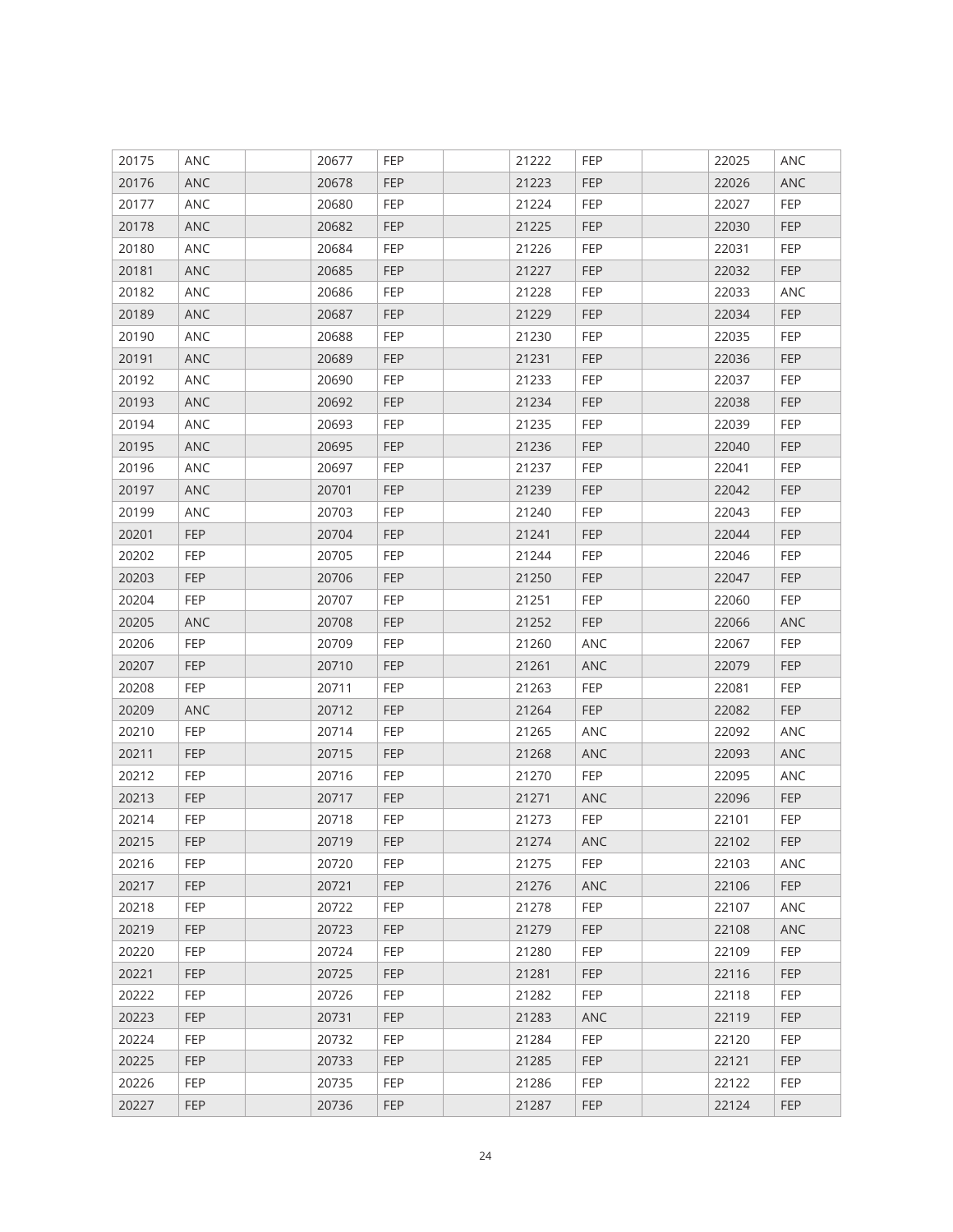| 20228 | <b>FEP</b> | 20737 | <b>FEP</b> | 21288 | <b>FEP</b> | 22125 | ANC        |
|-------|------------|-------|------------|-------|------------|-------|------------|
| 20229 | <b>FEP</b> | 20738 | <b>FEP</b> | 21289 | <b>FEP</b> | 22134 | <b>ANC</b> |
| 20230 | <b>FEP</b> | 20740 | FEP        | 21290 | <b>FEP</b> | 22150 | FEP        |
| 20231 | <b>FEP</b> | 20741 | <b>FEP</b> | 21297 | <b>FEP</b> | 22151 | <b>FEP</b> |
| 20232 | FEP        | 20742 | FEP        | 21298 | <b>FEP</b> | 22152 | FEP        |
| 20233 | <b>FEP</b> | 20743 | <b>FEP</b> | 21299 | <b>ANC</b> | 22153 | <b>FEP</b> |
| 20235 | FEP        | 20744 | <b>FEP</b> | 21400 | ANC        | 22156 | <b>FEP</b> |
| 20237 | <b>FEP</b> | 20745 | <b>FEP</b> | 21401 | <b>FEP</b> | 22158 | <b>FEP</b> |
| 20238 | FEP        | 20746 | FEP        | 21402 | <b>FEP</b> | 22159 | FEP        |
| 20239 | <b>FEP</b> | 20747 | FEP        | 21403 | <b>FEP</b> | 22160 | <b>FEP</b> |
| 20240 | FEP        | 20748 | FEP        | 21404 | <b>FEP</b> | 22161 | <b>FEP</b> |
| 20241 | <b>FEP</b> | 20749 | FEP        | 21405 | <b>FEP</b> | 22180 | <b>FEP</b> |
| 20242 | <b>FEP</b> | 20750 | <b>FEP</b> | 21409 | <b>FEP</b> | 22181 | <b>FEP</b> |
| 20244 | <b>FEP</b> | 20751 | FEP        | 21411 | <b>FEP</b> | 22182 | FEP        |
| 20245 | FEP        | 20752 | <b>FEP</b> | 21412 | <b>FEP</b> | 22183 | FEP        |
| 20250 | <b>FEP</b> | 20753 | <b>FEP</b> | 21501 | <b>FEP</b> | 22184 | <b>FEP</b> |
| 20251 | FEP        | 20754 | FEP        | 21502 | <b>FEP</b> | 22185 | <b>FEP</b> |
| 20254 | <b>FEP</b> | 20755 | <b>FEP</b> | 21503 | <b>FEP</b> | 22191 | ANC        |
| 20260 | FEP        | 20757 | FEP        | 21504 | <b>FEP</b> | 22192 | ANC        |
| 20261 | <b>FEP</b> | 20758 | FEP        | 21505 | <b>FEP</b> | 22193 | ANC        |
| 20262 | FEP        | 20759 | <b>FEP</b> | 21520 | <b>FEP</b> | 22194 | ANC        |
| 20265 | <b>FEP</b> | 20762 | <b>FEP</b> | 21521 | <b>FEP</b> | 22195 | ANC        |
| 20266 | FEP        | 20763 | FEP        | 21522 | <b>FEP</b> | 22199 | <b>FEP</b> |
| 20268 | FEP        | 20764 | FEP        | 21523 | <b>FEP</b> | 22200 | ANC        |
| 20270 | FEP        | 20765 | <b>FEP</b> | 21524 | <b>FEP</b> | 22201 | FEP        |
| 20277 | <b>FEP</b> | 20768 | <b>FEP</b> | 21528 | <b>FEP</b> | 22202 | <b>FEP</b> |
| 20289 | <b>FEP</b> | 20769 | <b>FEP</b> | 21529 | <b>FEP</b> | 22203 | FEP        |
| 20292 | <b>FEP</b> | 20770 | FEP        | 21530 | <b>FEP</b> | 22204 | FEP        |
| 20299 | FEP        | 20771 | FEP        | 21531 | <b>FEP</b> | 22205 | FEP        |
| 20301 | <b>FEP</b> | 20772 | <b>FEP</b> | 21532 | <b>FEP</b> | 22206 | <b>FEP</b> |
| 20303 | FEP        | 20773 | <b>FEP</b> | 21536 | <b>FEP</b> | 22207 | FEP        |
| 20305 | <b>FEP</b> | 20774 | <b>FEP</b> | 21538 | <b>FEP</b> | 22209 | <b>FEP</b> |
| 20306 | FEP        | 20775 | FEP        | 21539 | <b>FEP</b> | 22210 | FEP        |
| 20307 | FEP        | 20776 | FEP        | 21540 | FEP        | 22211 | FEP        |
| 20310 | <b>FEP</b> | 20777 | <b>FEP</b> | 21541 | <b>FEP</b> | 22212 | FEP        |
| 20314 | FEP        | 20778 | FEP        | 21542 | <b>FEP</b> | 22212 | <b>FEP</b> |
| 20315 | FEP        | 20779 | FEP        | 21543 | <b>FEP</b> | 22213 | <b>FEP</b> |
| 20317 | FEP        | 20780 | FEP        | 21545 | <b>FEP</b> | 22214 | FEP        |
| 20318 | FEP        | 20781 | FEP        | 21546 | <b>ANC</b> | 22215 | FEP        |
| 20319 | <b>FEP</b> | 20782 | FEP        | 21550 | <b>FEP</b> | 22216 | FEP        |
| 20324 | <b>FEP</b> | 20783 | <b>FEP</b> | 21555 | <b>FEP</b> | 22217 | <b>FEP</b> |
| 20330 | <b>FEP</b> | 20784 | FEP        | 21556 | <b>FEP</b> | 22218 | <b>FEP</b> |
| 20331 | ANC        | 20785 | FEP        | 21557 | <b>FEP</b> | 22219 | FEP        |
| 20332 | <b>FEP</b> | 20787 | FEP        | 21560 | <b>FEP</b> | 22222 | <b>FEP</b> |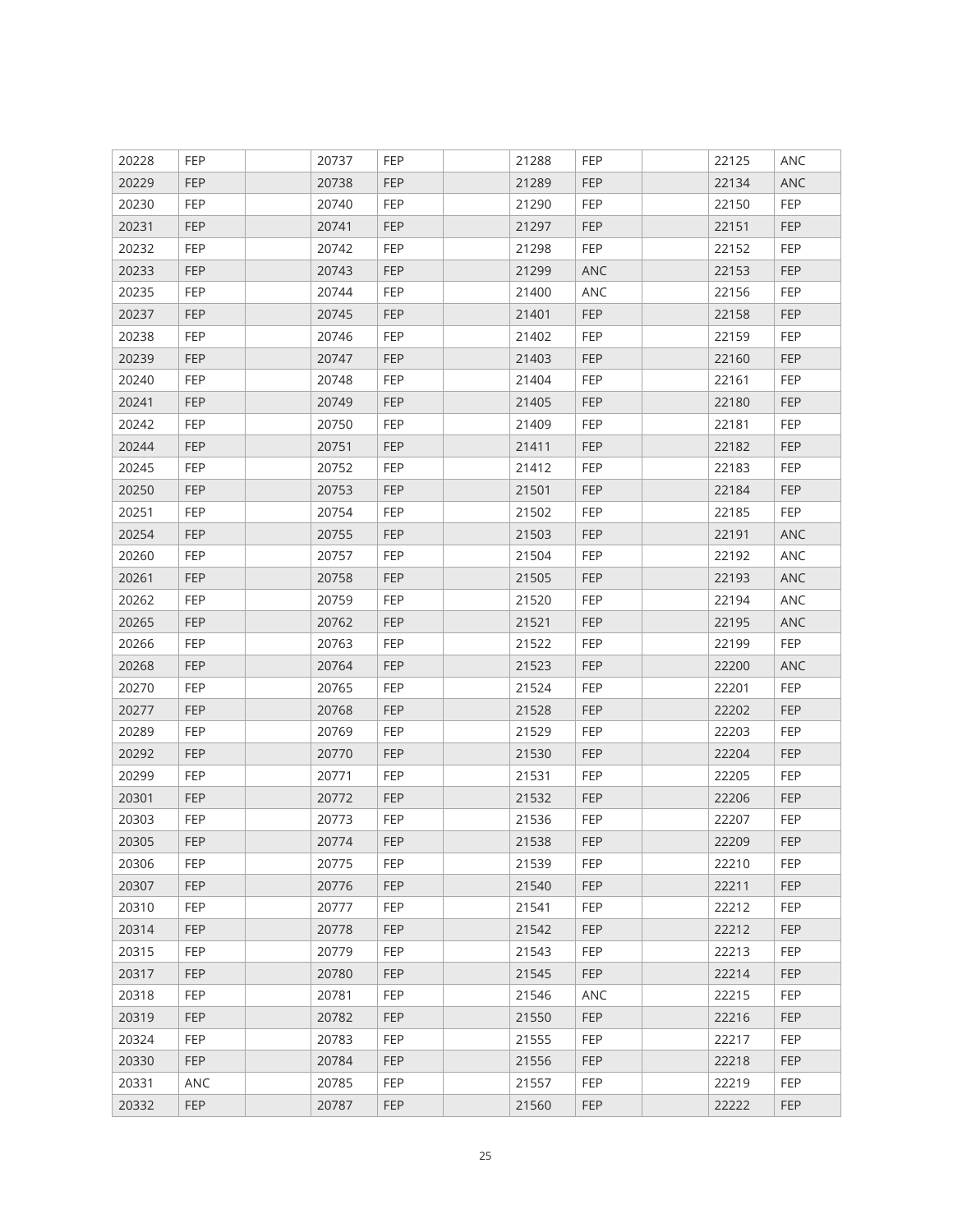| 20333 | <b>FEP</b> | 20788 | <b>FEP</b> | 21561 | <b>FEP</b> | 22223 | FEP        |
|-------|------------|-------|------------|-------|------------|-------|------------|
| 20334 | <b>FEP</b> | 20789 | <b>FEP</b> | 21562 | <b>FEP</b> | 22225 | <b>FEP</b> |
| 20335 | ANC        | 20790 | <b>FEP</b> | 21601 | <b>FEP</b> | 22226 | <b>FEP</b> |
| 20336 | <b>FEP</b> | 20791 | <b>FEP</b> | 21606 | ANC        | 22227 | <b>FEP</b> |
| 20337 | FEP        | 20792 | <b>FEP</b> | 21607 | <b>FEP</b> | 22229 | FEP        |
| 20338 | <b>FEP</b> | 20794 | <b>FEP</b> | 21609 | <b>FEP</b> | 22230 | <b>FEP</b> |
| 20340 | <b>FEP</b> | 20797 | <b>FEP</b> | 21610 | <b>FEP</b> | 22234 | <b>FEP</b> |
| 20350 | <b>FEP</b> | 20799 | <b>FEP</b> | 21612 | <b>FEP</b> | 22240 | <b>FEP</b> |
| 20355 | FEP        | 20799 | FEP        | 21613 | <b>FEP</b> | 22241 | <b>FEP</b> |
| 20360 | <b>FEP</b> | 20800 | <b>FEP</b> | 21617 | <b>FEP</b> | 22242 | <b>FEP</b> |
| 20361 | FEP        | 20810 | FEP        | 21619 | <b>FEP</b> | 22243 | <b>FEP</b> |
| 20362 | FEP        | 20811 | FEP        | 21620 | <b>FEP</b> | 22244 | <b>FEP</b> |
| 20363 | <b>FEP</b> | 20812 | <b>FEP</b> | 21622 | <b>FEP</b> | 22245 | <b>FEP</b> |
| 20370 | FEP        | 20813 | <b>FEP</b> | 21623 | <b>FEP</b> | 22246 | <b>FEP</b> |
| 20371 | FEP        | 20814 | <b>FEP</b> | 21624 | <b>FEP</b> | 22300 | <b>FEP</b> |
| 20372 | <b>FEP</b> | 20815 | <b>FEP</b> | 21625 | <b>FEP</b> | 22301 | <b>FEP</b> |
| 20373 | FEP        | 20816 | FEP        | 21626 | <b>FEP</b> | 22302 | <b>FEP</b> |
| 20374 | <b>FEP</b> | 20817 | <b>FEP</b> | 21627 | <b>FEP</b> | 22303 | <b>FEP</b> |
| 20375 | FEP        | 20818 | <b>FEP</b> | 21628 | <b>FEP</b> | 22304 | <b>FEP</b> |
| 20376 | <b>FEP</b> | 20824 | FEP        | 21629 | <b>FEP</b> | 22305 | <b>FEP</b> |
| 20380 | <b>FEP</b> | 20825 | <b>FEP</b> | 21631 | <b>FEP</b> | 22306 | <b>FEP</b> |
| 20388 | <b>FEP</b> | 20827 | <b>FEP</b> | 21632 | <b>FEP</b> | 22307 | <b>FEP</b> |
| 20389 | <b>FEP</b> | 20830 | FEP        | 21634 | <b>FEP</b> | 22308 | <b>FEP</b> |
| 20390 | FEP        | 20832 | <b>FEP</b> | 21635 | <b>FEP</b> | 22309 | <b>FEP</b> |
| 20391 | FEP        | 20833 | <b>FEP</b> | 21636 | <b>FEP</b> | 22310 | <b>FEP</b> |
| 20392 | <b>FEP</b> | 20837 | <b>FEP</b> | 21637 | ANC        | 22311 | <b>FEP</b> |
| 20393 | <b>FEP</b> | 20838 | <b>FEP</b> | 21638 | <b>FEP</b> | 22312 | <b>FEP</b> |
| 20394 | <b>FEP</b> | 20839 | <b>FEP</b> | 21639 | <b>FEP</b> | 22313 | <b>FEP</b> |
| 20395 | <b>FEP</b> | 20841 | <b>FEP</b> | 21640 | <b>FEP</b> | 22314 | <b>FEP</b> |
| 20396 | <b>FEP</b> | 20842 | <b>FEP</b> | 21641 | <b>FEP</b> | 22315 | <b>FEP</b> |
| 20397 | FEP        | 20847 | <b>FEP</b> | 21643 | <b>FEP</b> | 22320 | <b>FEP</b> |
| 20398 | <b>FEP</b> | 20848 | <b>FEP</b> | 21644 | <b>FEP</b> | 22321 | <b>FEP</b> |
| 20401 | FEP        | 20849 | <b>FEP</b> | 21645 | <b>FEP</b> | 22331 | FEP        |
| 20402 | FEP        | 20850 | FEP        | 21646 | ANC        | 22332 | FEP        |
| 20403 | <b>FEP</b> | 20851 | <b>FEP</b> | 21647 | <b>FEP</b> | 22333 | FEP        |
| 20404 | FEP        | 20852 | FEP        | 21648 | FEP        | 22334 | FEP        |
| 20405 | FEP        | 20853 | FEP        | 21649 | <b>FEP</b> | 22336 | <b>FEP</b> |
| 20406 | FEP        | 20854 | FEP        | 21650 | <b>FEP</b> | 22505 | ANC        |
| 20407 | FEP        | 20855 | FEP        | 21651 | FEP        | 22721 | ANC        |
| 20408 | <b>FEP</b> | 20857 | <b>FEP</b> | 21652 | FEP        | 23301 | ANC        |
| 20409 | <b>FEP</b> | 20858 | <b>ANC</b> | 21653 | <b>FEP</b> | 23302 | ANC        |
| 20410 | FEP        | 20859 | <b>FEP</b> | 21654 | <b>FEP</b> | 23303 | ANC        |
| 20411 | FEP        | 20860 | FEP        | 21655 | <b>FEP</b> | 23306 | ANC        |
| 20412 | FEP        | 20861 | FEP        | 21656 | <b>FEP</b> | 23308 | ANC        |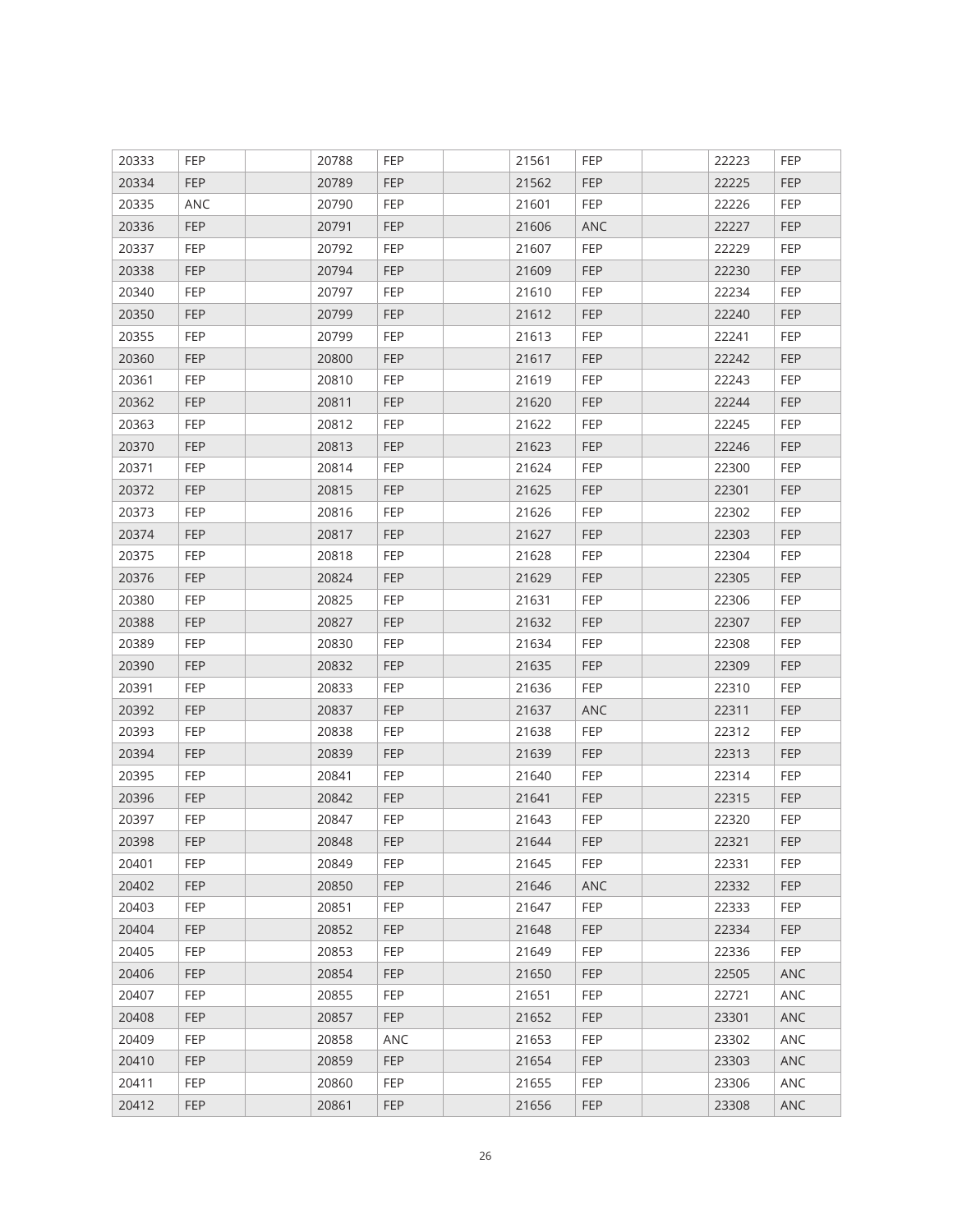| 20413 | FEP        | 20862 | <b>FEP</b> | 21657 | <b>FEP</b> | 23336 | ANC        |
|-------|------------|-------|------------|-------|------------|-------|------------|
| 20414 | FEP        | 20866 | FEP        | 21658 | <b>FEP</b> | 23337 | ANC        |
| 20415 | FEP        | 20868 | FEP        | 21659 | <b>FEP</b> | 23341 | ANC        |
| 20416 | <b>FEP</b> | 20871 | FEP        | 21660 | <b>FEP</b> | 23345 | <b>ANC</b> |
| 20418 | FEP        | 20872 | FEP        | 21661 | <b>FEP</b> | 23356 | ANC        |
| 20419 | <b>FEP</b> | 20874 | <b>FEP</b> | 21662 | <b>FEP</b> | 23357 | ANC        |
| 20420 | FEP        | 20875 | FEP        | 21663 | <b>FEP</b> | 23358 | ANC        |
| 20421 | FEP        | 20876 | FEP        | 21664 | <b>FEP</b> | 23359 | ANC        |
| 20422 | <b>FEP</b> | 20877 | <b>FEP</b> | 21665 | <b>FEP</b> | 23389 | ANC        |
| 20423 | FEP        | 20878 | FEP        | 21666 | <b>FEP</b> | 23395 | ANC        |
| 20424 | FEP        | 20879 | <b>FEP</b> | 21667 | <b>FEP</b> | 23396 | ANC        |
| 20425 | <b>FEP</b> | 20880 | FEP        | 21668 | <b>FEP</b> | 23399 | ANC        |
| 20426 | FEP        | 20882 | FEP        | 21669 | <b>FEP</b> | 23401 | ANC        |
| 20427 | <b>FEP</b> | 20883 | FEP        | 21670 | <b>FEP</b> | 23404 | ANC        |
| 20428 | <b>FEP</b> | 20884 | <b>FEP</b> | 21671 | <b>FEP</b> | 23407 | ANC        |
| 20429 | FEP        | 20885 | FEP        | 21672 | <b>FEP</b> | 23409 | ANC        |
| 20430 | FEP        | 20886 | FEP        | 21673 | <b>FEP</b> | 23410 | ANC        |
| 20431 | <b>FEP</b> | 20889 | <b>FEP</b> | 21675 | <b>FEP</b> | 23412 | ANC        |
| 20433 | <b>FEP</b> | 20890 | FEP        | 21676 | <b>FEP</b> | 23414 | ANC        |
| 20434 | FEP        | 20891 | FEP        | 21677 | <b>FEP</b> | 23415 | ANC        |
| 20435 | FEP        | 20892 | FEP        | 21678 | <b>FEP</b> | 23416 | ANC        |
| 20436 | FEP        | 20894 | FEP        | 21679 | <b>FEP</b> | 23417 | ANC        |
| 20437 | FEP        | 20895 | FEP        | 21681 | ANC        | 23418 | ANC        |
| 20439 | FEP        | 20896 | FEP        | 21682 | ANC        | 23420 | ANC        |
| 20440 | FEP        | 20897 | <b>FEP</b> | 21683 | ANC        | 23421 | ANC        |
| 20441 | FEP        | 20898 | FEP        | 21684 | ANC        | 23422 | ANC        |
| 20442 | FEP        | 20899 | FEP        | 21685 | ANC        | 23423 | ANC        |
| 20444 | <b>FEP</b> | 20900 | ANC        | 21686 | ANC        | 23426 | ANC        |
| 20447 | <b>FEP</b> | 20901 | <b>FEP</b> | 21687 | ANC        | 23427 | ANC        |
| 20451 | <b>FEP</b> | 20902 | FEP        | 21688 | ANC        | 23440 | ANC        |
| 20453 | FEP        | 20903 | <b>FEP</b> | 21690 | FEP        | 23441 | ANC        |
| 20456 | <b>FEP</b> | 20904 | <b>FEP</b> | 21701 | FEP        | 23442 | ANC        |
| 20460 | <b>FEP</b> | 20905 | <b>FEP</b> | 21702 | <b>FEP</b> | 23480 | ANC        |
| 20463 | <b>FEP</b> | 20906 | FEP        | 21703 | FEP        | 23483 | ANC        |
| 20468 | <b>FEP</b> | 20907 | <b>FEP</b> | 21704 | <b>FEP</b> | 23488 | ANC        |
| 20469 | FEP        | 20908 | FEP        | 21705 | FEP        |       |            |
| 20470 | FEP        | 20910 | FEP        | 21709 | <b>FEP</b> |       |            |
| 20472 | <b>FEP</b> | 20911 | FEP        | 21710 | FEP        |       |            |
|       |            | 20912 | FEP        | 21711 | FEP        |       |            |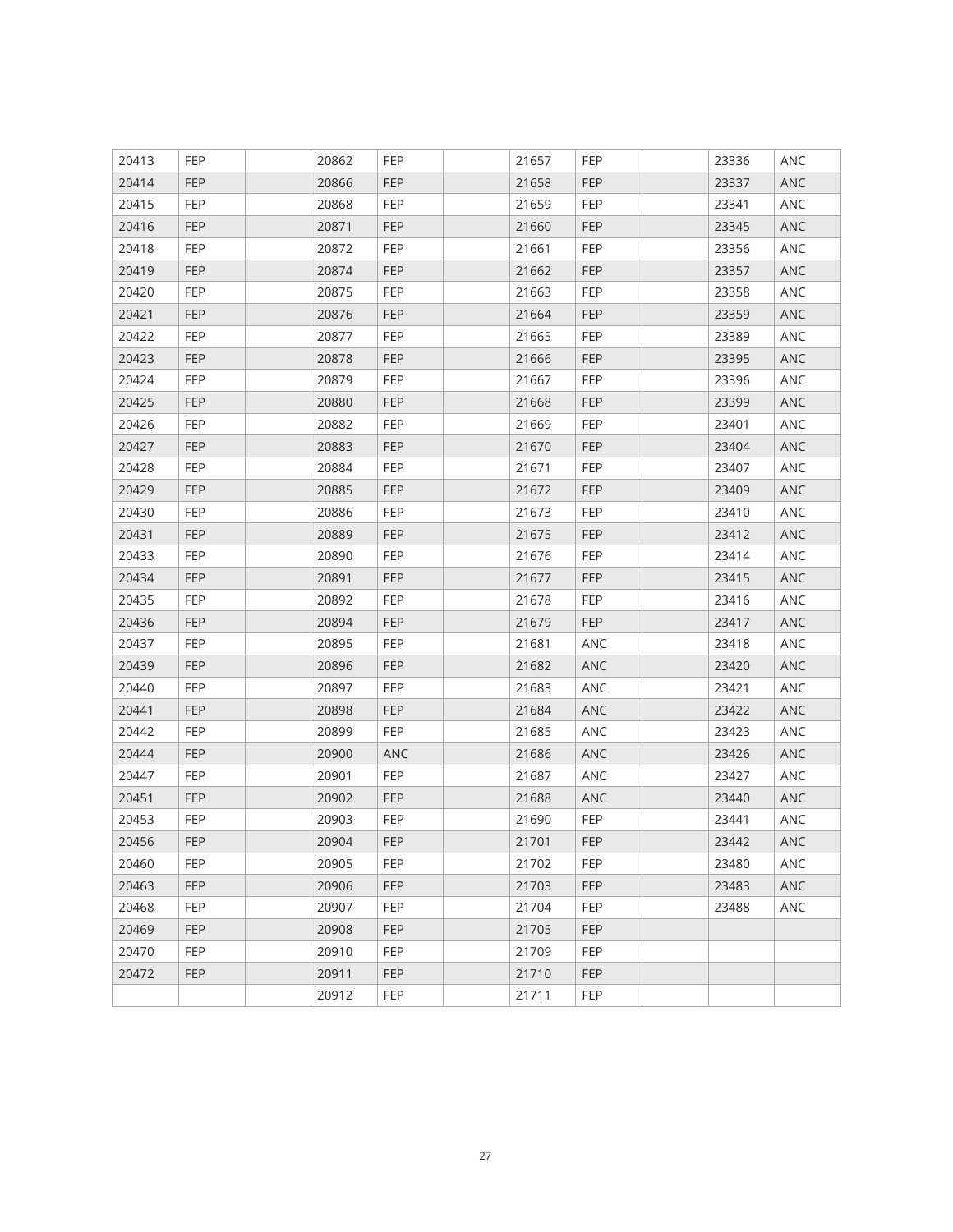### <span id="page-28-0"></span>**Revenue codes that require remarks—error 21**

| 0189 | 0769 |
|------|------|
| 0229 | 0779 |
| 0259 | 0789 |
| 0299 | 0799 |
| 0459 | 0809 |
| 0519 | 0819 |
| 0529 | 0919 |
| 0679 | 0949 |
| 0689 | 0990 |

### **NOC codes that require remarks—error 21**

| A0999'  | 'E0193'    | 'S9542       | 36299' | 49999'  | '76999' | 86999 |
|---------|------------|--------------|--------|---------|---------|-------|
| 'A4641' | 'E0194'    | 'S9810       | 37501' | '50549' | '77299' | 87450 |
| 'A4649' | 'E0197'    | <b>V2199</b> | 37999' | '50949' | '77399' | 87499 |
| 'A4913' | 'E0277'    | <b>V2799</b> | 38129  | '52899' | '77499' | 87797 |
| 'A6512' | 'E0372'    | <b>V5298</b> | 38589' | '53899' | '77799' | 87999 |
| 'A9150' | 'E1399'    | <b>V5299</b> | 38999' | '54699' | '78099' | 88099 |
| 'A9270' | 'E1699'    | '01999       | 39499' | 155559' | '78199' | 88199 |
| 'A9699' | $'$ 3490'  | 15999        | 39599' | '55599' | '78299' | 88299 |
| 'A9900' | $'$ 3530'  | '17999       | 40799' | '55899' | '78399' | 88399 |
| 'B9998' | $'$ 3535'  | '19499       | 40899' | '56399' | '78499' | 89399 |
| 'B9999' | '17199'    | '20999       | 41599' | '58578' | '78599' | 90399 |
| 'E0184' | 'J7599'    | '21089       | 41899' | '58579' | '78699' | 90749 |
| 'E0193' | 'J7699'    | '21299       | 42299' | '58679' | '78799' | 90799 |
|         | $'$  7799' | '21499       | 42699' | '58999' | '78999' | 90830 |
|         | '18499'    | '21899       | 42999' | '59898' | '79999' | 90899 |
|         | '18999'    | '22899       | 43289  | '59899' | '80299' | 90939 |
|         | '19999'    | '22999       | 43499' | '60659' | '81099' | 90999 |
|         | 'K0108'    | '23929       | 43659  | '60659' | '83520' | 91299 |
|         | 'K0547'    | '24999       | 43659  | '60699' | '83520' | 92499 |
|         | 'L0999'    | '25999       | 43999' | '64999' | '83890' | 92599 |
|         | 'L1300'    | '26989       | 44209  | '66999' | '83891' | 92700 |
|         | 'L1499'    | '26999       | 44238  | '66999' | '83892' | 93799 |
|         | 'L2999'    | '27299       | 44239' | '67299' | '83893' | 94799 |
|         | 'L3649'    | '27599       | 44799' | '67399' | '83894' | 95199 |
|         | 'L3999'    | '27899       | 44899' | '67599' | '83896' | 95999 |
|         | 'L5999'    | '28899       | 44979' | '67999' | '83897' | 96117 |
|         | 'L7499'    | '29799       | 45999' | '68399' | '83901' | 96549 |
|         | 'L8239'    | '29909       | 46999' | '68899' | '84591' | 96999 |
|         | 'L8499'    | '29999       | 47379  | '69399' | '84999' | 97039 |
|         | 'L8699'    | '30999       | 47399' | '69799' | '85999' | 97139 |
|         |            |              |        |         |         |       |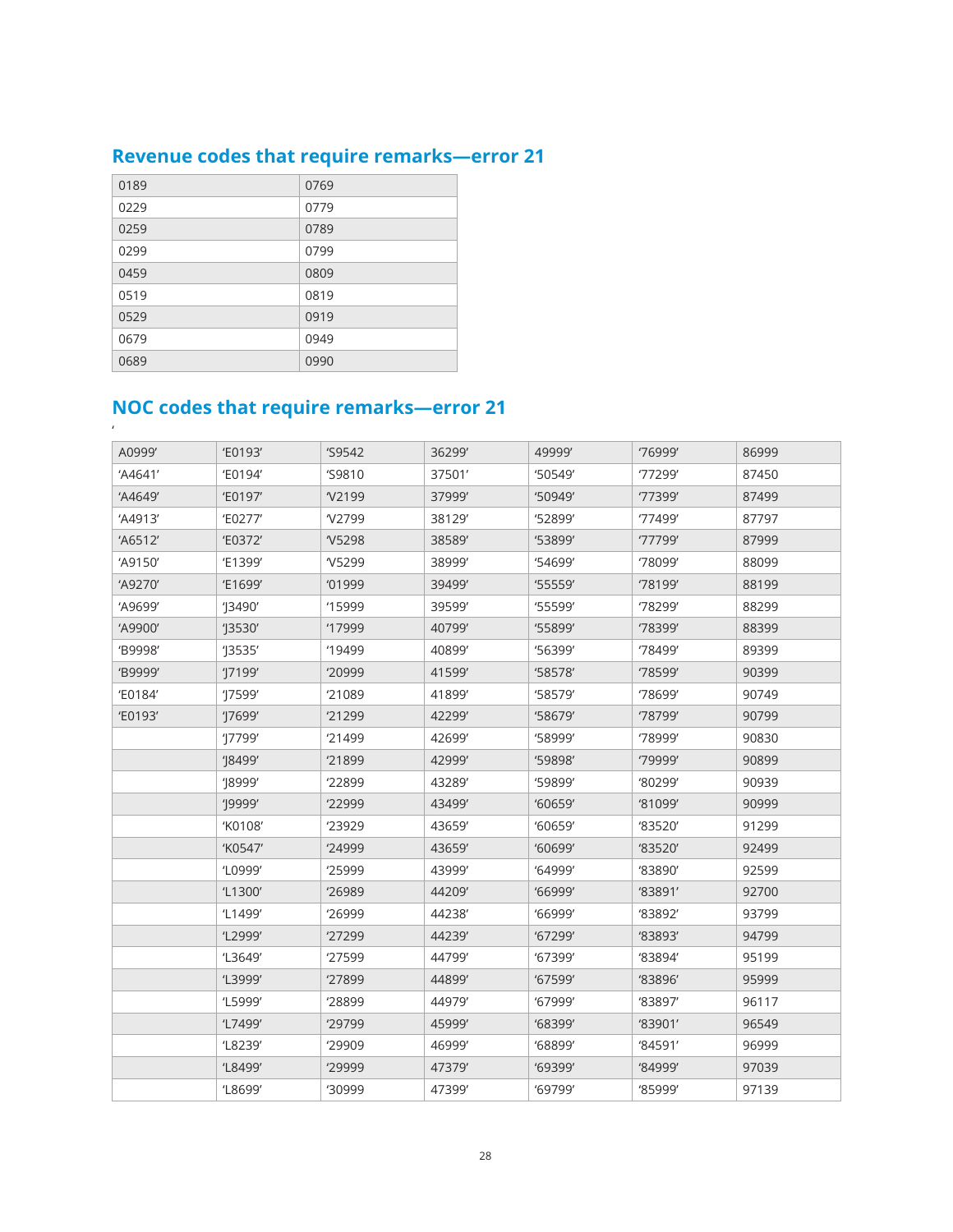<span id="page-29-0"></span>

| $^{\prime}$ S2409' | '31299  | 47579  | '69949' | '86316' | 97799 |
|--------------------|---------|--------|---------|---------|-------|
| 'S5497'            | '31599  | 47999  | '69979' | '86317' | 99070 |
| 'S8189'            | '31899  | 48999' | '76496' | '86586' | 99199 |
| 'S9379'            | '32999' | 49329  | '76497' | '86671' | 99429 |
| '59445'            | '33999  | 49329  | '76498' | '86689' | 99499 |
| 'S9446'            | '35999' | 49659  | '76499' | '86849' | 99539 |
|                    |         |        |         |         | 99600 |

### **ICD-10 troubleshooting—error nnn,700**

| <b>HIPAA Code</b> | <b>Error Message</b>                                                                | <b>Action</b>                                                                                                                                                                                                                                                                           |
|-------------------|-------------------------------------------------------------------------------------|-----------------------------------------------------------------------------------------------------------------------------------------------------------------------------------------------------------------------------------------------------------------------------------------|
| 508,700           | Claim Cannot Contain ICD-9 and ICD-10<br>Qualifiers                                 | Providers should submit two claims. Services<br>with a date of service through September 30,<br>2015 are submitted on one claim using the ICD-9<br>code set. Services with dates of service beginning<br>October 1, 2015 or later are submitted on<br>another claim using ICD-10 codes. |
| 557,700           | Service End Date [ ] must be on or after<br>Compliance Date [10-01-2015] for ICD-10 | Inpatient Claims with a discharge and/or through<br>date on or after October 1, 2015 consolidate all<br>services into one claim using ICD-10 codes.<br>Claims submitted with dates of service on or<br>after October 1, 2015 must be submitted with<br>ICD-10 codes.                    |
| 557,700           | Service End Date [ ] must be before Compliance<br>Date [10-01-2015] for ICD-9       | Inpatient Claims with a discharge and/or through<br>date prior to October 1, 2015 consolidate all<br>services into one claim using ICD-9 codes.<br>Professional Claims submitted for dates of<br>service prior to October 1, 2015 must be<br>submitted with ICD-9 codes.                |
| 255,700           | Admitting Diagnosis Code (837I)                                                     | Make sure that the admitting diagnosis code is a<br>valid ICD-10 diagnosis code.                                                                                                                                                                                                        |
| 232,700           | Admitting Diagnosis Code (837I)                                                     | Make sure that the admitting diagnosis code is a<br>valid ICD-10 diagnosis for the patient gender.                                                                                                                                                                                      |
| 86,700            | Other Diagnosis Code(837P)                                                          | Professional Claims: Make sure that the other<br>diagnosis code is a valid ICD-10 diagnosis code.                                                                                                                                                                                       |
| 255,700           | Other Diagnosis Code (837P)                                                         | Professional Claims: Make sure that the other<br>diagnosis code is a valid ICD-10 diagnosis for the<br>patient gender.                                                                                                                                                                  |
| 232,700           | Other Diagnosis Code (837I)                                                         | Institutional Claims: Make sure the ICD-10 other<br>diagnosis code [ ] must be patient gender [ ].                                                                                                                                                                                      |
| 474,700           | Other Principal Procedure Code                                                      | Institutional Claims: Make sure the other<br>principal procedure code [ ] is a valid ICD-10<br>diagnosis for patient gender.                                                                                                                                                            |
| 255,700           | Primary Diagnosis Code (837P)                                                       | Professional Claims: Make sure primary<br>diagnosis code [] must be valid ICD-10 diagnosis<br>code for date of service.                                                                                                                                                                 |
| 86,700            | Primary Diagnosis Code (837P)                                                       | Professional Claims: Make sure the primary<br>diagnosis code [] is valid ICD-10 diagnosis code<br>for patient gender [].                                                                                                                                                                |